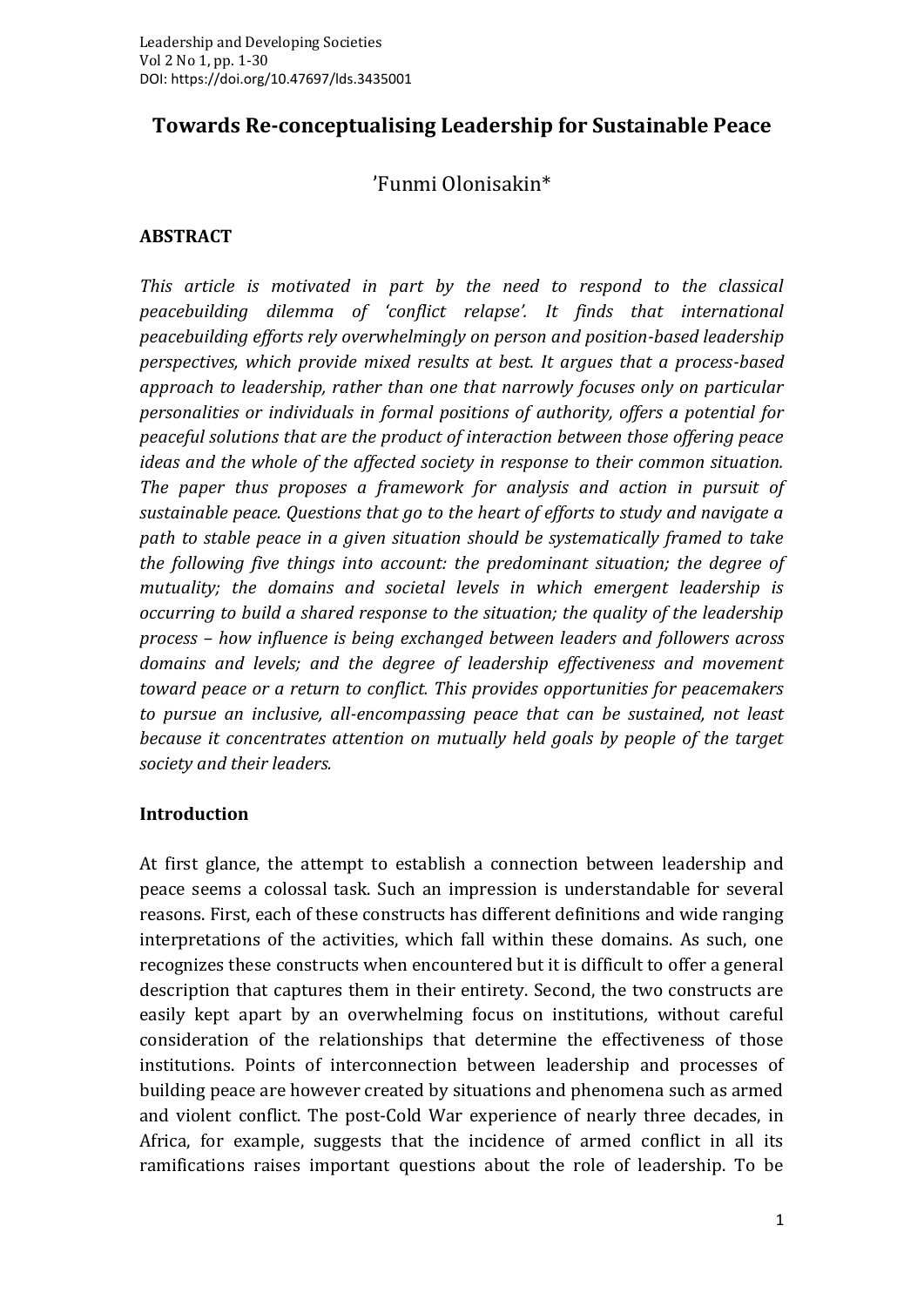certain, the connections between leadership and conflict resolution processes are well worth examining, not least in relation to the African continent that has experienced violent conflict in mutating ways since the end of the Cold War.

Scholars and observers of African affairs have discussed leadership in various dimensions in their analysis of Africa's political development since the 1960s. As discussed later in this paper, the academic focus on leadership has been less systematic across the last five decades despite the obvious preoccupation of popular literature with the failings of African leaders. There is broad consensus, for example, that the actions and choices of African leaders have some impact on the region's governance and development outcomes.<sup>1</sup> Not unrelated, poor governance and development outcomes have numbered among the underlying causes of armed conflict on the continent.<sup>2</sup> In the simplest sense, interrogating the cycles of conflict and the role of leadership in the causes and facilitation of conflict as well as in the efforts to manage conflict has some merit. However, it is the responses to the incidents of violent and escalating conflict in Africa in the nearly three decades since the end of the Cold War that draw particular attention to issues of leadership and offer vital lessons for the prevention of armed and deadly conflict. And it is these, which constitute the main focus of this article.

This article argues for a re-examination of peacebuidling through a leadership perspective that deviates from commonly held understandings of the concept. It begins by examining the conceptual underpinnings of peacebuilding and rifts in its practical application, particularly in Africa, which pose a dilemma for those seeking stable peace in situations of escalating or violent conflict. It then explores the ways in which leadership is generally conceived and how it is applied in efforts to build peace in practice, drawing out the underlying gaps in thinking and approach. The paper observes that by treating leadership unsystematically in peacebuilding processes and by regarding it as something that is based narrowly on perspectives of individual persons and positions that can be subsumed within the institutions created for peace, an opportunity for transformation is missed. Consequently, it argues that when leadership is conceptualised as *process*, it opens up the possibility of finding lasting solutions to conflict, from within the wider society. A *process-based* approach to leadership, rather than one that narrowly focuses only on particular personalities or individuals in formal positions of authority, offers a potential for peaceful solutions that are the product of interaction between those offering

<sup>1</sup> VonDoepp, Peter (2009), The Leadership Variable in Africa: Situating Structure and Agency in Governance Trajectories, Paper prepared for the 2009 Annual Meeting of the American Political Science Association, September 4, 2009, pp.3-4; also available at: <https://ssrn.com/abstract=1451730>

<sup>2</sup> See, for example, Zartman, I. William and Deng, Francis (eds) (1990), *Conflict Resolution in Africa* (Brookings Institution).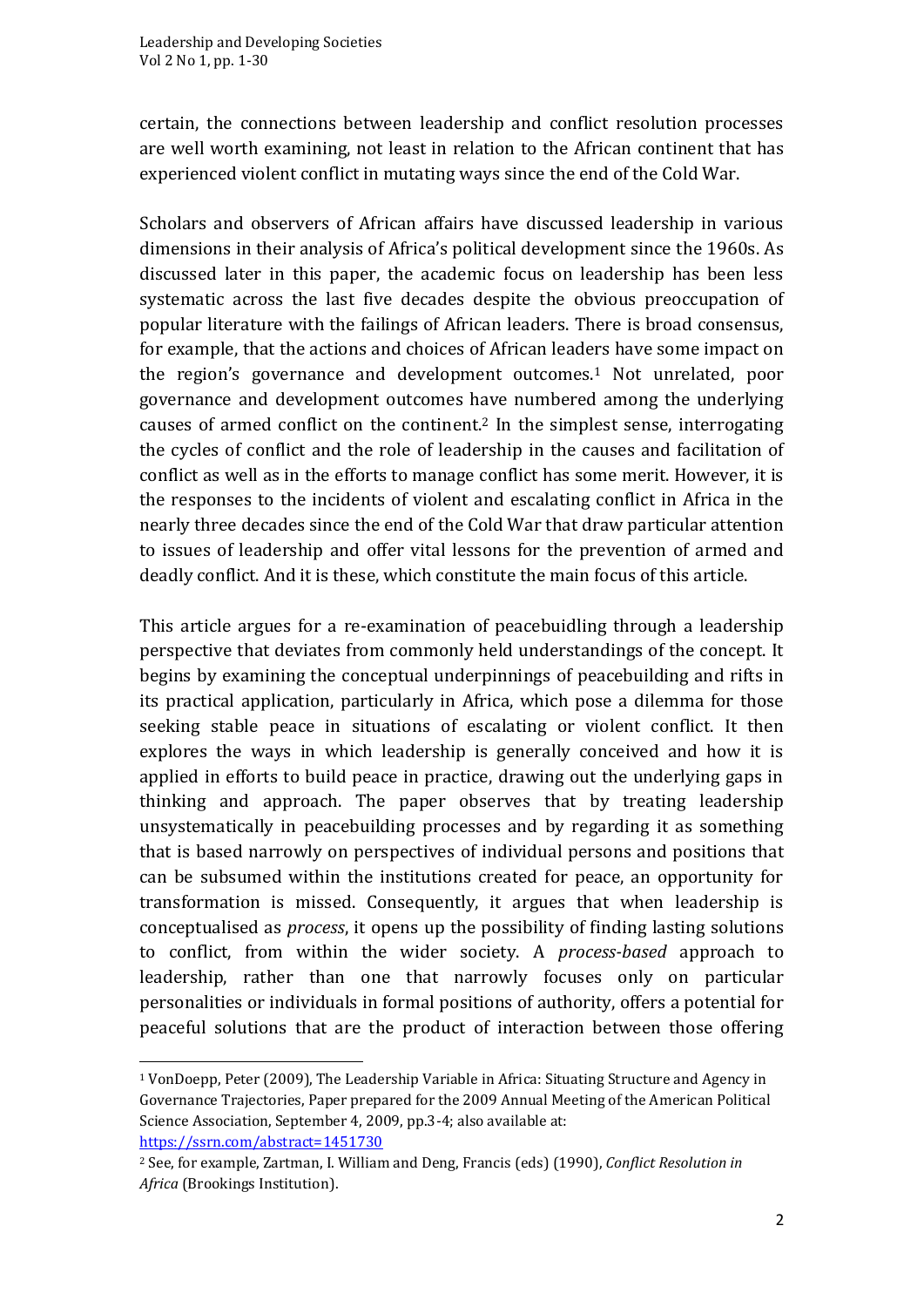peace ideas and the whole of the affected society in response to their common situation. The paper concludes by proposing a new framework for analysis and action in conflict-affected societies.

## **The Peacebuilding Dilemma**

Perhaps the single, most important dilemma that has confronted those responding to conflict in Africa and elsewhere since the end of the Cold War is conflict relapse. This refers to recline into armed conflict in a number of situations that have experienced concerted peacemaking and peacebuilding interventions. Research has shown that a significant percentage of armed conflicts that conclude through negotiated settlement have a chance of relapse within ten years. Licklidier, for example, indicates that 50 percent of conflicts concluded through negotiated settlement between 1945 and 1993 suffered a relapse within a decade.<sup>3</sup> Later analyses subsequently suggested that conflicts relapse within 10 years in 44 percent of cases <sup>4</sup> and 42 percent of cases respectively.<sup>5</sup> Evidently, this dilemma is one that transcends African conflict situations as indicated by a number of peace processes globally that experienced initial failure such as Haiti, Timor Leste, and Kosovo among others. In Africa, this classical peacebuilding dilemma was exemplified by the Liberian civil war, the first such conflict to occur in Africa in the post-Cold War period, in which successive peace agreements collapsed.<sup>6</sup> In the end, there were more than a dozen peace agreements in this conflict, which only began to produce a semblance of stability after 14 years. Other civil conflicts in Sierra Leone, Guinea Bissau and Somalia, for example, would later show similar patterns of relapse.

Dealing with this peacebuilding dilemma requires a commitment to preventing a relapse into violence and entails understanding and addressing the factors responsible for violent relapse. The need for prevention of armed conflict in the first instance and prevention of its relapse where conflict was not prevented seems obvious not least because of its devastating and deadly impact. In Africa,

*Fragile Societies* (Bouler and London: Lynne Rienner, 2001)

<sup>3</sup> Licklidier, Roy (1995), 'The consequences of negotiated settlements in civil wars, 1945-1993', *American Political Science Review* 89(3), pp. 681-690 ; Kreutz, Joakim (2010), 'How and when armed conflicts end: Introducing the UCDP conflict termination dataset', *Journal of Peace Research*, 47(2), pp.243-250; and Picciotto, Robert, Olonisakin, Funmi and Clarke ,Michael (2007), *Global Development and Human Security* (New Brunswick: Transaction Publishers). <sup>4</sup> Cousens, Elizabeth M. and Kumar Chetan (eds), *Peacebuilding as Politics: Cultivating Peace in* 

<sup>5</sup> See, for example, Lacina, Bethany and Gleditsch, Nils P., (2005) Monitoring Trends in Global Combat: A New Dataset of Battle Deaths, *European Journal of Population*, 21, pp. 145-166. <sup>6</sup> For a discussion of the Liberia peace process, see, for example, Lansana, Gberie (2005),

<sup>&</sup>quot;Liberia's War and Peace Process", in FB Aboagye and AMS Bah, A Tortuous Road to Peace: The Dynamics of Regional, UN, and International Humanitarian Interventions in Liberia, ISS, Pretoria, pp. 51-70.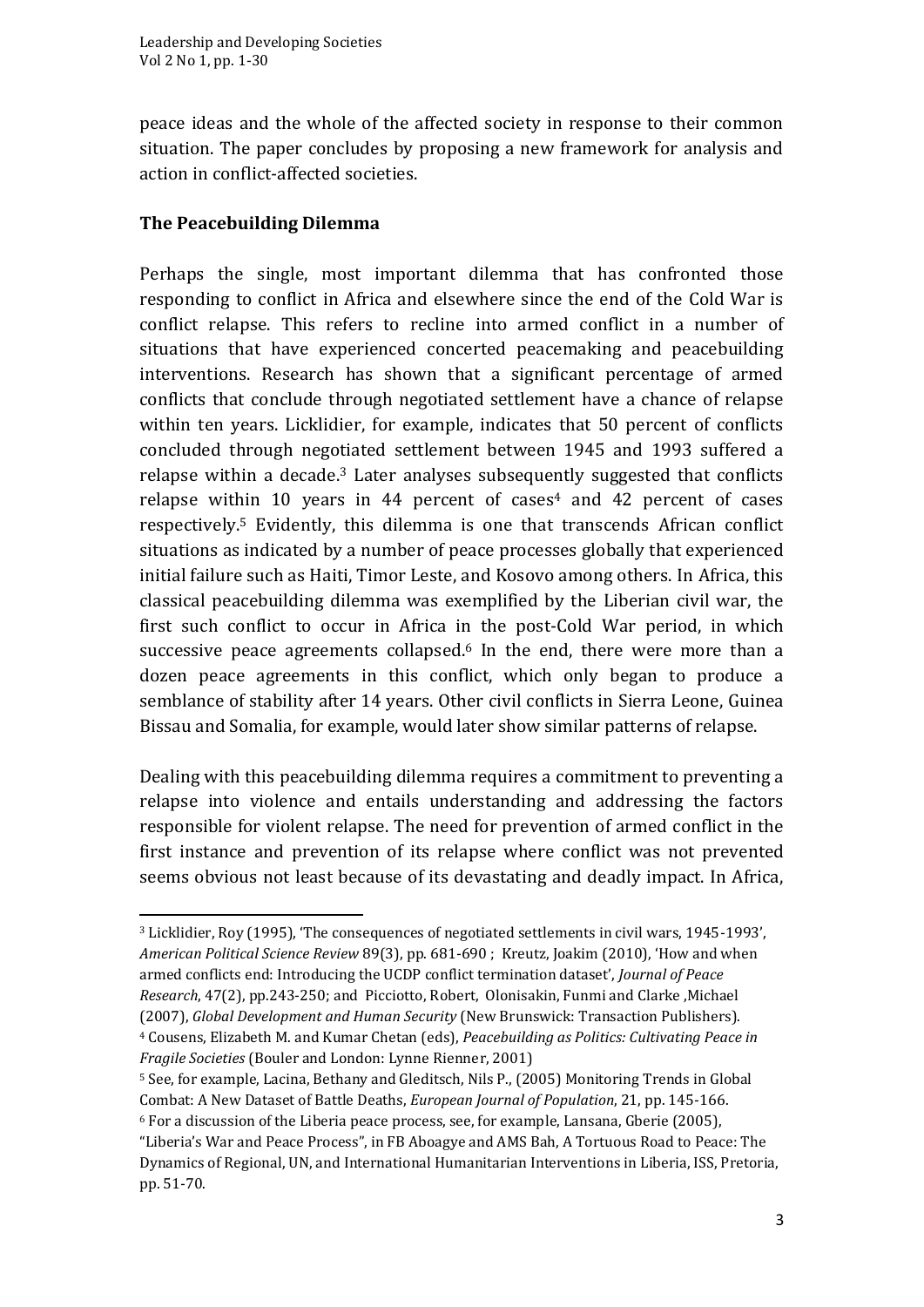the need to sustain peaceful solutions to armed conflict is also driven by other concerns, one of which is that African and international investments in responding to armed conflict in the region have yielded little or negligible dividends. This is evident, for example, in the continuation of recalcitrant conflict as seen in the Democratic Republic of the Congo where the UN has expended tens of billions of US dollars on peacekeeping operations in the last decade two decades.<sup>7</sup> This is also seen in persistent and periodic low intensity conflicts like in Guinea Bissau, or indeed the outbreak of new forms of violent conflict as seen in Mali and most recently in South Sudan. Even in places where those investments appeared to have delivered visible peace dividend (Liberia, Cote d'Ivoire), we sometimes witnessed the retreat of conflict to locales within state boundaries where low intensity conflicts prevent the possibility of sustainable peace and development.

It was the search for an end to armed conflict and recurrence of the associated violence that led former United Nations Secretary-General, Boutros-Ghali to propose 'post-conflict peacebuilding'*,* which he defined as 'action to identify and support structures, which will tend to strengthen and solidify peace in order to avoid a relapse into conflict'.<sup>8</sup> He considered this alongside other conflict resolution instruments including 'preventive diplomacy', whose goal is to remove the sources of conflict to prevent the outbreak of violence; 'peacemaking', which is intended to resolve underlying issues in a conflict following the outbreak of violence; and 'peacekeeping', whose purpose is to safeguard peace when fighting seizes and assist with implementing peace agreements.<sup>9</sup>

The nature of the "peace" which is to be sought in order to resolve armed conflict and prevent its relapse is one, which has assumed varied interpretations and dimensions in the last two decades. Indeed, long before Boutros-Ghali's agenda for peace, Johan Galtung offered a conceptualization of what that *peace* ought to look like.<sup>10</sup> Two key features of that peace have been at the centre of peace studies literature in the last four decades. One concerns the need to address structural violence, whereby even when violence is not physically apparent,

<sup>8</sup> Boutros-Ghali, Boutros (1992), *An Agenda for Peace: Preventive Diplomacy, Peacemaking and Peacekeeping*, Doc A/47/277 – S/24111, United Nations, 17 June 1992. Available at: <http://www.un.org/Docs/SG/agpeace.html> (Accessed 15 April 2015) <sup>9</sup> *Ibid*

<sup>7</sup> The budget for MONUSCO for July 2013 to June 2014, for example, stands at USD 1.46 billion. The budgets for subsequent years have also been in excess of one billion US Dollars. The approved budget for July 2017 to June 2018 is USD 1,141,848,100. See, for example, <http://www.un.org/en/peacekeeping/missions/monusco/facts.shtml>

<sup>10</sup> Galtung, Johan (1969), 'Violence, Peace and Peace Research', *Journal of Peace Research*, 6(3), pp. 167-191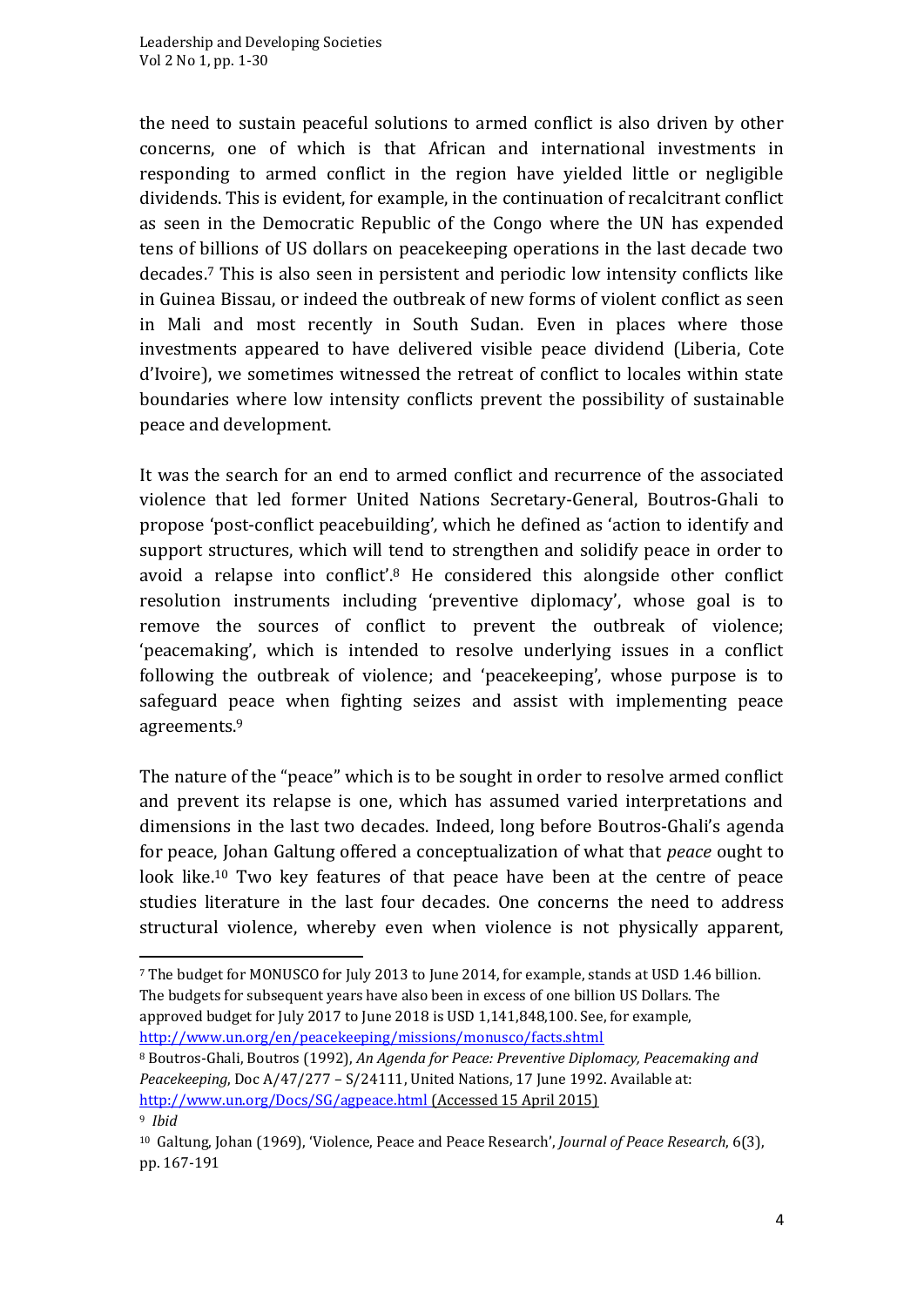citizens are systematically denied access to sources that can guarantee their wellbeing and realization of their potential. These are the very factors that invariably produce violent conflict. A second and related feature, therefore, is the pursuit of positive peace rather than negative peace. While negative peace occurs with the mere absence of armed conflict, positive peace transcends this and entails building relationships that promote conciliation and cooperation within a society. In the absence of such foundations of peace, conflict has the potential to escalate into societal unrest and armed violence thus creating or deepening insecurity across the affected society.

In seeking an end to the insecurity created by the intra-state armed conflicts of the 1990s, the path to the kind of peace proposed by Galtung was often forged through a range of 'post-conflict' activities. In its usage here, the term postconflict refers to a period after the cessation of armed violence, when it is possible for conflicting parties to pursue their conflict through non-violent means. The experience of the last two decades suggests that such post-conflict peace building aspirations and activities can be clustered into five broad groupings.<sup>11</sup> First, are those intended to protect the gains realized in the peacemaking process including where the aim is to maintain an arranged truce between warring factions. Peacekeepers and the security establishment play an important role in this regard. Ensuring that this truce is long lasting is often one of the main goals of those seeking to achieve stable peace in such situations. Typically, peace in this environment remains negative until that society is moved toward reconciliation and more stable peace.

Second are those activities, which focus on rebuilding infrastructure particularly those destroyed during the period of armed conflict. In post-conflict settings, this has entailed, for example, the reconstruction of schools, bridges, health facilities, among others destroyed during wartime. Third are those activities that seek to promote the building of institutions of governance. Typically, elections are a part of the process of securing this process of institution building. The fourth cluster of activities, are those that seek to promote reconciliation. It is possible to see this as occurring in stages right from initial attempts to negotiate an end to violence. The role of third party actors such as mediators is crucial in this regard. By the time a peace plan is accepted by conflicting parties, efforts move toward the need to remove structural violence. In more structured peacemaking arrangements, truth and reconciliation commissions are seen as a crucial part of

<sup>&</sup>lt;sup>11</sup> Some of the activities described here have been more rigidly categorised by international actors, not least the United Nations (UN) as seen for example, in the outcomes of an international forum devoted to dealing with this issue through the reinvention of governance: UN Department of Economic and Social Affairs, *The Challenges of Restoring Governance in Crisis and Post-Conflict Countries,* UN- DESA and UNDP, 7th Global Forum on Reinventing Governance Vienna, 26-29 June 2007. See pp. 14-17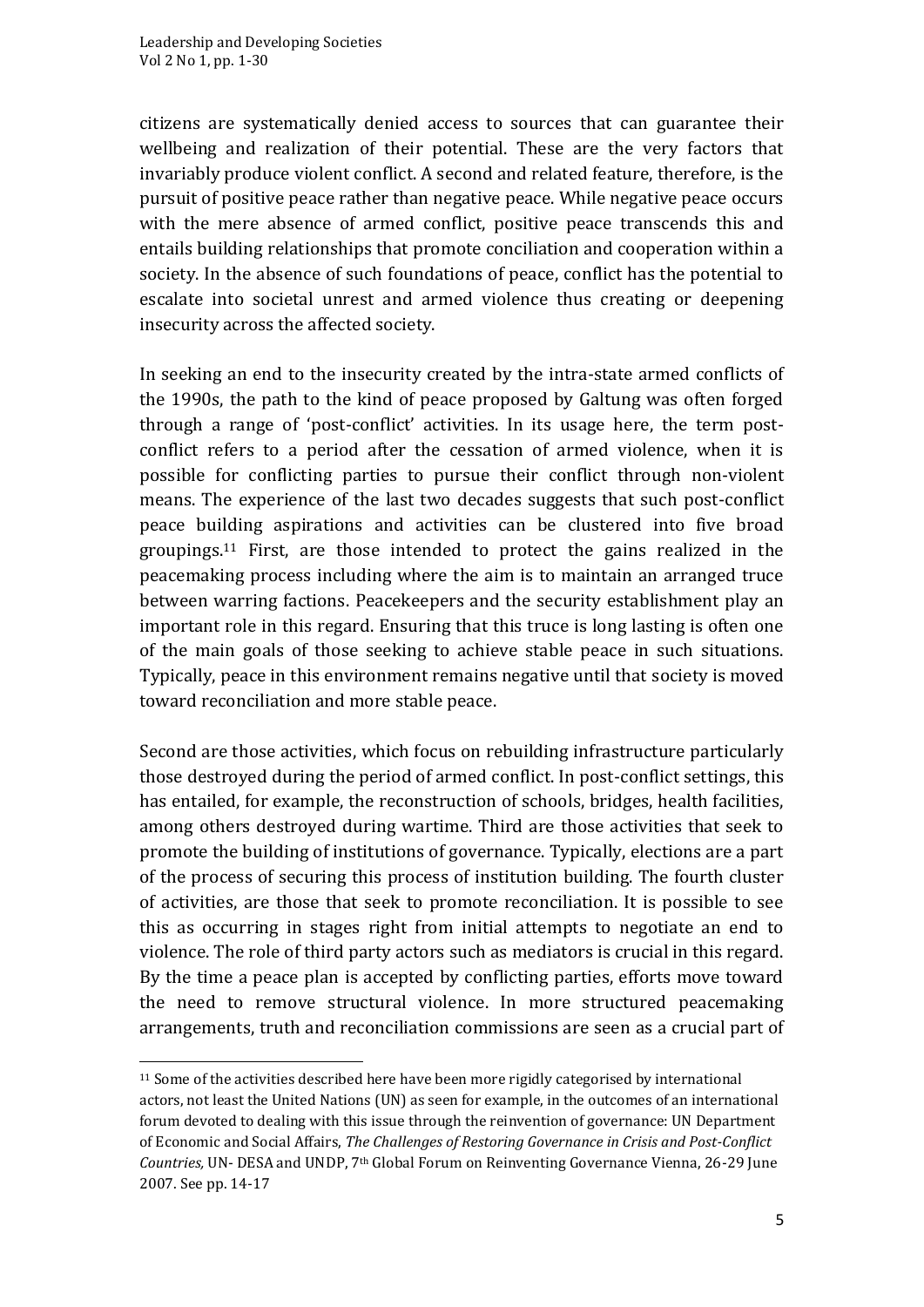forging reconciliation. Fifth are activities that seek to "jumpstart" the economies of conflict-affected societies through for example, establishing an equitable formula for the management and distribution of available natural resources.

Not unusually, many, if not all of these activities have come under the label of peacebuilding*,* thus reflecting the wide-ranging meanings and interpretations given to the term. This is consistent with Boutros-Ghali's extensive description of peacemaking processes and peacekeeping operations, whose mandates were invariably expanded to deal with a range of multi-dimensional activities. As earlier outlined by Boutros-Ghali in his Agenda for Peace:

'Peacemaking and peacekeeping operations, to be truly successful, must come to include comprehensive efforts to identify and support structures, which will tend to consolidate peace and advance a sense of confidence and wellbeing among people. Through agreements ending civil strife, these may include disarming the previously warring parties and the restoration of order, the custody and possible destruction of weapons, repatriating refugees, advisory and training support for security personnel, monitoring elections, advancing efforts to protect human rights, reforming or strengthening governmental institutions and promoting formal and informal processes of political participation'. 12

Boutros-Ghali was clear that peace building has two important underpinning and interlinking dimensions – one aimed at rebuilding institutions and infrastructures; and the other, which seeks to reconcile erstwhile adversaries, locked in bitter struggle, not least by addressing the root causes of conflict.

Yet questions persist as to why many conflict situations do not find lasting resolution, why elections do not lead to stable security and development outcomes, why the deep-rooted causes of the conflicts remain unaddressed, and in particular, why societies return to war and armed conflict. In recent times, some of these conflicts have mutated to include various dimensions of insecurity that pose equally significant threats to conflict affected societies. The conflict situation, which escalated from 2012 in Mali, and its intersections with violent extremism come readily to mind. The classical peacebuilding dilemma, however, poses a challenge for peacemakers across various contexts as has been experienced in recent years in places like Sudan, South Sudan, the DRC and Somalia to name a few. The inadequacy of an approach, which seeks to superimpose a rigid template that includes the activities outlined above as a formula for peace is reflected in the absence of the kind of stable peace about which Galtung wrote several decades ago. To be certain, these templates

<sup>12</sup> Boutros-Ghali (1992)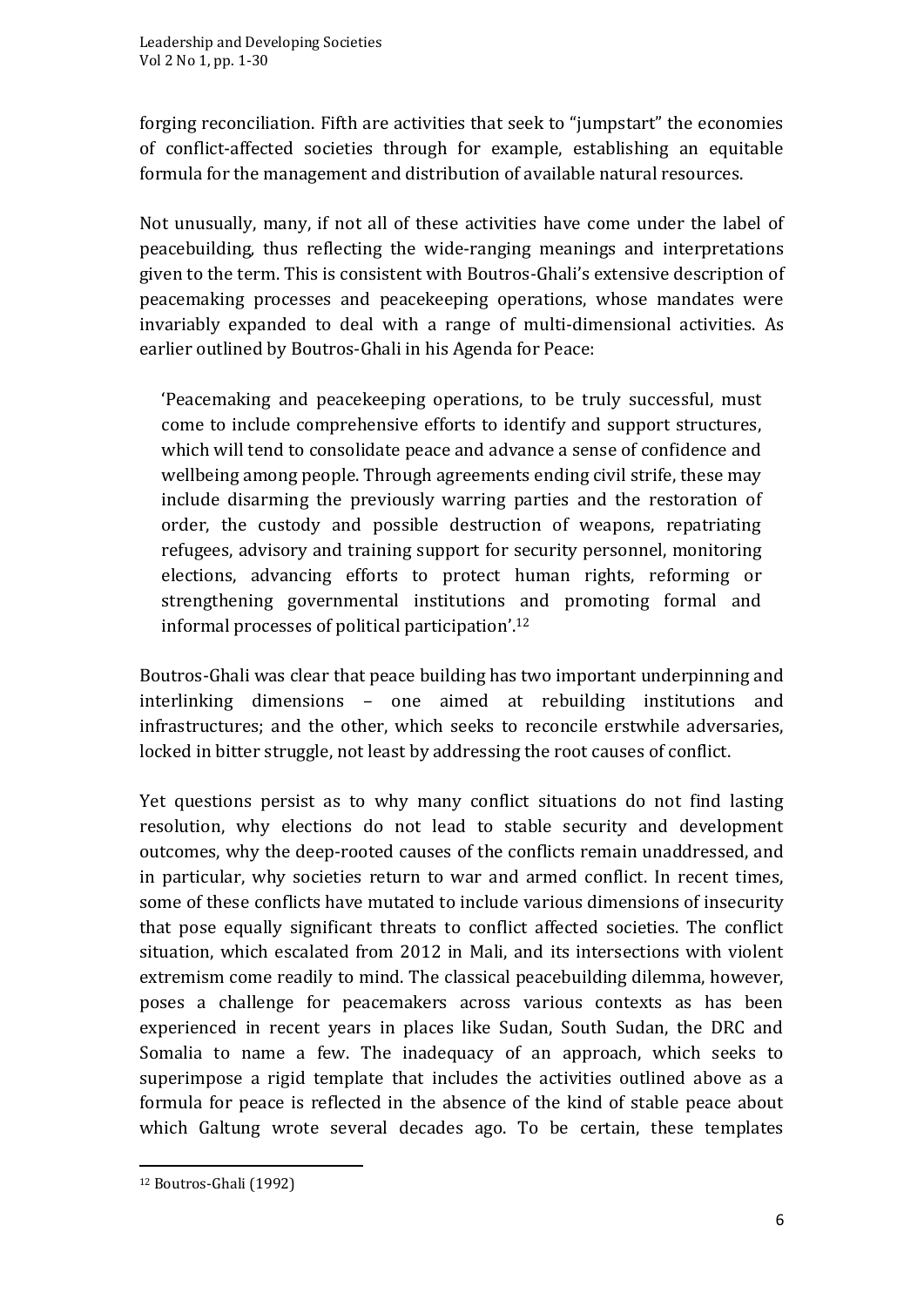demonstrate recognition of the need for such stable peace but the effort to achieve this is confined by the neatly compartmentalized and institutionalized frameworks.

## *The persistence of violent conflict and failure of peacebuilding*

In Africa, continued instability both in contexts that have experienced open armed conflict and in places, which have not experienced an outbreak of armed conflict points to the absence of stable and sustainable peace. The pointers to continuing instability and insecurity exist in the various low intensity conflicts or large scale insecurities that continue to impede normal development. Even in some societies that have not experienced large scale armed conflict stable peace has proven elusive. Guinea Bissau and Niger are just few examples in Africa. The search for explanations for this lack of progress has produced a number of studies that have sought to investigate the reasons for persistence of or recurrence of violent conflict after a peace agreement has been concluded. Several of those reasons are worth highlighting here to the extent that they help shed further light on the conceptual linkages intended. One factor that has been emphasized in several sources as an explanation for why peace fails is the failure to deal with the root causes of the conflicts. Werner, for example, argues that conflict recurs in part because conflicting parties fail to obtain a resolution to the underlying issues.<sup>13</sup> In many situations, violence recurs because the expectations that justice will be done, or that at least the grievances that gave rise to the need to resort to violence will be addressed are not met.

A second reason that has been alluded to within and outside UN sources is that the structured and by implication rigid nature of peace implementation, which typically locks parties into timelines tends to undermine the peace agreement and reduced the chances for lasting peace. This, for example, stifles the potential for transformation, which might normally occur organically through an unstructured process of societal interaction and relationship building. As early as 1995, there was a real recognition that implementing a peace agreement in conflict-affected societies within a set timeframe will not necessarily bring lasting peace. According to Boutros-Ghali:

'It is now recognized that implementation of the settlement in the time prescribed may not be enough to guarantee that the conflict will not revive. Coordinated programmes are required, over a number of years and in various fields, to ensure that the original causes of war are eradicated. This involves the building up of national institutions, the promotion of human

<sup>13</sup> Werner, Suzanne (1999), 'The precarious nature of peace: Resolving the issues, enforcing settlement, and renegotiating the term', *American Journal of Political Science,* 43 (3), pp. 912-934.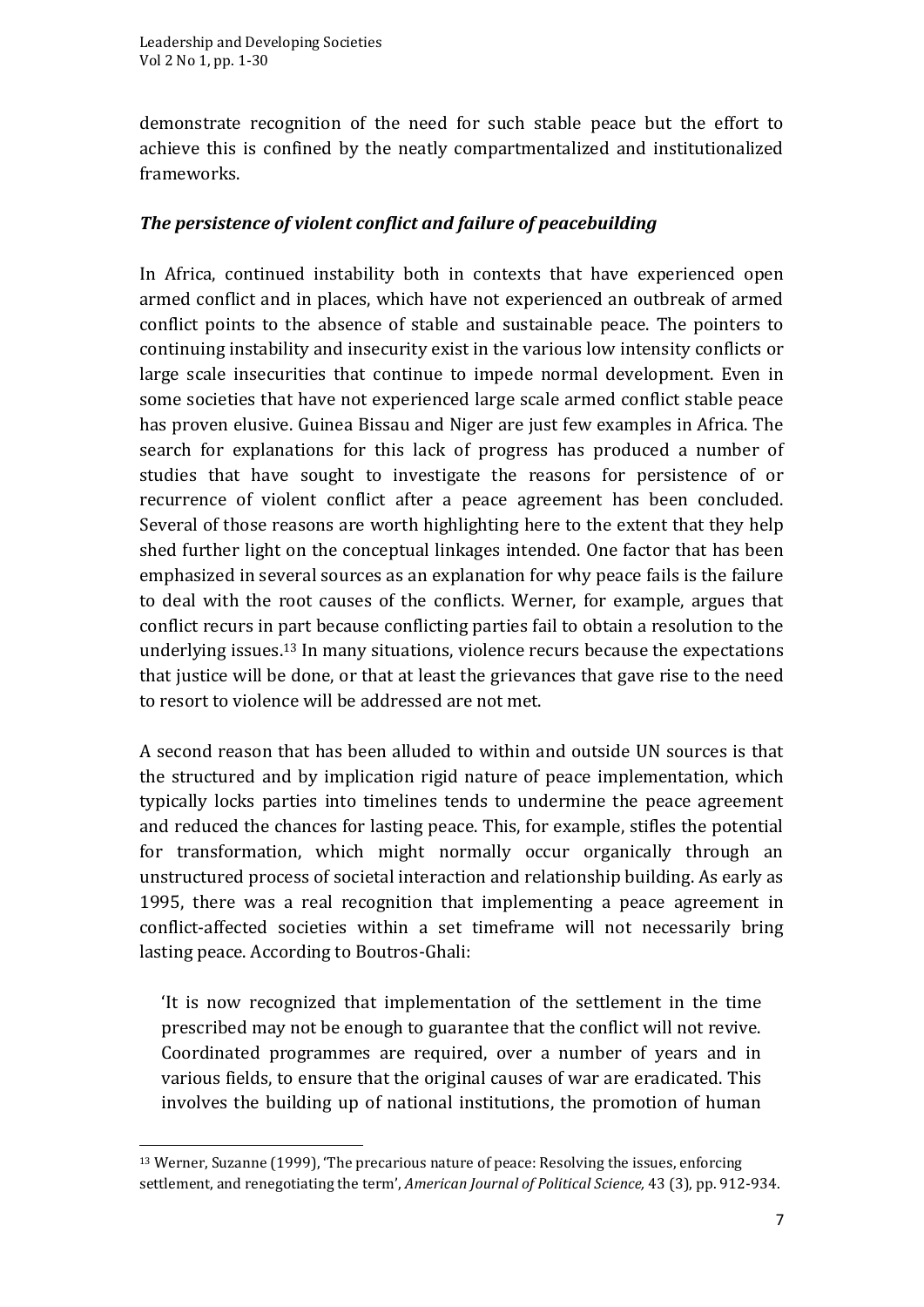rights, the creation of civilian police forces and other actions in the political field…. only sustained efforts to resolve underlying socio-economic, cultural and humanitarian problems can place an achieved peace on a durable foundation'. 14

In the pursuit of peace implementation, these underlying socio-economic, and cultural problems and the original causes of war to which Boutros-Ghali referred, typically receive far less attention. Indeed, it is arguable reversals are sometimes suffered in the peace process because greater emphasis is placed on the creation of structures far above the process of relationship building, which offers the potential to deal with the bitterness underlying conflicts between groups in societies that were locked in bitter struggle over a long period. Lederach refers to this as the 'justice gap' and the 'process-structure gap'. <sup>15</sup> He sees *conflict transformation* as the crucial window to stable peace. Using negotiation and mediation as entry points, he argues for transforming conflicts by tackling the relationships, and interests that sustain violent conflict. Removing structures that promote violence as well as the conflictual issues from a relationship invariably ensures that the locus of violence does not shift from one venue to another thus rendering the conflict intractable.<sup>16</sup> These potentially entrenched cycles of violence have come to characterize much of the armed conflicts of the past two decades.

However, this approach to conflict resolution requires careful understanding of the issues underlying a conflict as well as time commitment to accompany the process. The frameworks and institutionalized approaches to making and building peace by the international community are not compatible with this idea since the requisite investment of time and resources that this process demands has not always been possible. This is in addition to structured, pre-arranged and superimposed models that leave little room for the emergence of transformative formulas from within affected societies as further discussed below. This is perhaps the main drawback and a problem inadvertently created by a seemingly

<sup>14</sup> Boutros-Ghali, Boutros (1995), Supplement to An Agenda for Peace: Position Paper of the Secretary-General on the Occasion of the Fiftieth Anniversary of the United Nations, Report of the Secretary-General on the Work of the Organization, Doc. A/50/60 – S/1995/1, 3 January 1995. Available at:<http://www.un.org/Docs/SG/agsupp.html> (Accessed 15 April 2015)

<sup>15</sup> Lederach, John Paul (1999), *Just peace – The Challenge of the Twenty-First Century* (Utrecht: European Center for Conflict Prevention); John Paul Lederach People Building Peace, available at [www.gppac.net](http://www.gppac.net/) . See also, Picciotto Robert, Olonisakin 'Funmi and Clarke Michael (2007), *Global Development*.

<sup>16</sup> See Lederach, John Paul (1997) *Building Peace: Sustainable Reconciliation in Divided Societies,* (Washington, DC: United States Institute of Peace Press); Lederach, John Paul(1995), *Preparing for Peace: Conflict Transformation Across Cultures*. (NY: Syracuse University Press); and Lederach, John Paul (1999), *The Journey Toward Reconciliation* (Pennsylvania: Herald Press).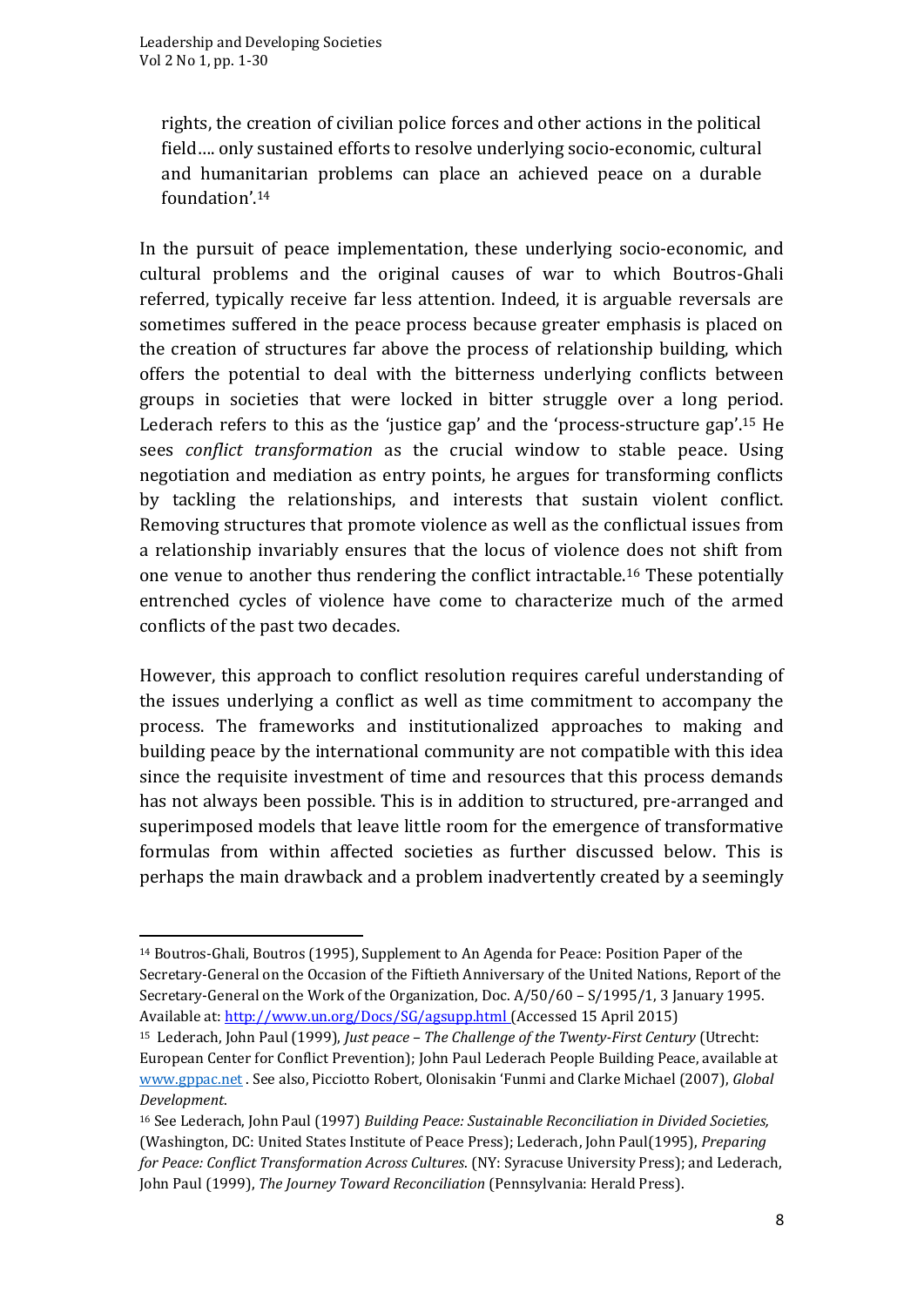sincere attempt by the UN system approach to the resolution of difficult armed conflicts.

All of this could be viewed in the context of the approaches to resolving conflict in the aftermath of Boutros-Ghali's unveiling of Agenda for Peace. In the more than two decades since then, we have seen dominant narratives and approaches emerge, which have been at the core of prominent critiques. The liberal peace agenda is one example. Agenda for Peace opened the way for the pursuit and application of 'liberal peace' particularly in war-affected countries that experienced UN intervention. The effort to help these countries return to a semblance of peace has meant a focus on governance re-building at multiple levels from local to international.<sup>17</sup> In time, this has assumed a 'Liberal Peace' framework, with clear elements, many of which were outlined above. To be sure, these elements have typically included democratisation, human rights, rule of law and liberalized economy.<sup>18</sup>

Integral to the liberal approach is therefore the idea of statebuilding as peacebuilding, which is underpinned by the assumption that states affected by armed conflict are inherently weak. The centrality of statebuilding to peacebuilding is justified on the basis that the capability of such weak states must be developed to enable them effectively perform both coercive and noncoercive functions as advanced by Weber.<sup>19</sup> The coercive functions entail the state's ability to successfully maintain legitimate control over the means of violence. This provides a sound basis to effectively extract revenue through taxation or natural resource exploitation.<sup>20</sup> The non-coercive functions often have to do with a state's provision of social goods and services and efficacy of a state's governance structures -political, social and economic.<sup>21</sup> As such, peacebuilding interventions have tended to deploy the liberal peace template in response to conflict affected states, not least in Africa.

<sup>17</sup> Boutros-Ghali (1992)

<sup>18</sup> See Richmond, Oliver (2008), *Peace in International Relations*, Routledge, p.3; see also MacGinty, Roger and Richmond, Oliver, (2009), *Liberal Peace and Post-War Reconstruction*, Routledge, for a more expansive discussion.

<sup>19</sup> Weber Max, Gerth Heinrich H., and Mills C. Wright, (eds.), trans, 1946, *From Max Weber: Essays in Socioplogy,* (Oxford University Press: New York), pp. 77-128

<sup>20</sup> See, for example, Tilley, Charles (1975), *Western State-making*, pp. 601-639; Tilly, Charles (2009), *War Making and State Making as Organized Crime*, pp. 169-191

<sup>21</sup> See, for example, Pierson, Christopher (2004), *The Modern State*; Brautigam, Deborah, Odd-Helge, Fjeldstad, and Moore, Mick (2008), *Taxation and State-Building in Developing Countries: Capacity and Consent* (Cambridge University Press); Wai, Zubairu, (2012), 'Neo-patrimonialism and the Discourse of State Failure in Africa.' *Review of African Political Economy* 39(131), pp. 27- 43.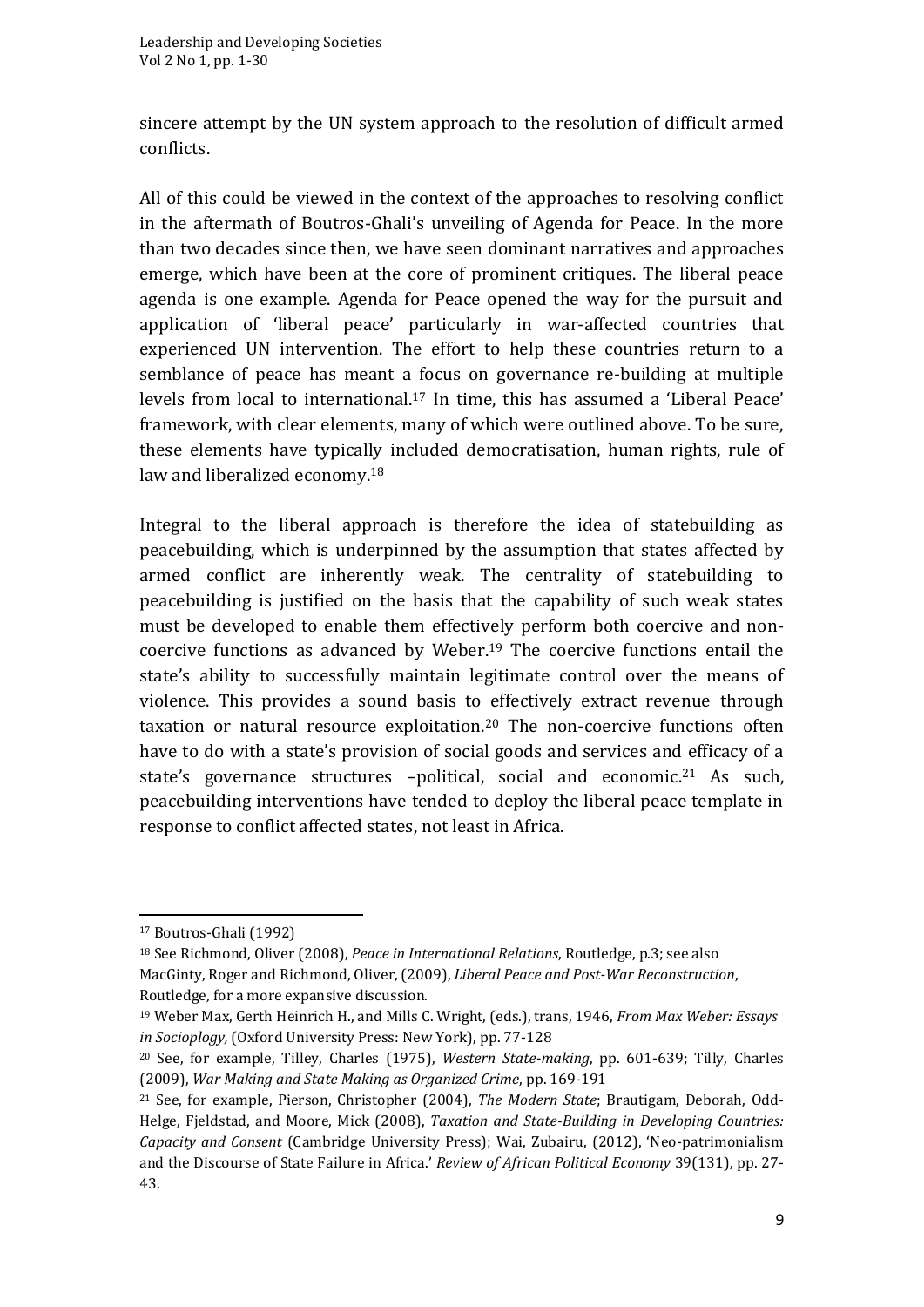While the liberal peace agenda has been the subject of much critique over time,  $22$ and has continued to evolve, this paper is less concerned with these critiques. Rather its concern relates to the mixed results of this approach to intervention and one evident outcome, which is the challenge of violent conflict relapse. This challenge continues to occupy the attention of the United Nations (UN) and was in part, the focus, for example, of the UN Advisory Group of Experts for the Review of the Peacebuilding Architecture in 2015.<sup>23</sup>

This paper is, thus an acknowledgement of the glaring absence of viable alternatives to liberal peacebuilding, which might practically address the persistence of armed conflict not least in places where much peacebuilding resources had earlier been expended. Arguably, in the absence of deep knowledge of the context or commitment of time and resources, it is tempting to retreat to the use of templates tried and tested elsewhere in pursuit of sustainable peace across post-conflict societies. All too often, such templates put structures first as if assuming that the relational aspects including reconciliation will catch up in time. The net effect of this is the cyclical pattern of conflict, intervention and zero sum politics that characterise peacemaking without genuine reconciliation in conflict affected societies. Perhaps even more importantly, these templates for peace often lack the capacity to prevent the outbreak of armed conflict in societies whose conflicts have not yet escalated to large-scale violence. This failure of technical approaches to peacemaking to find potentially transformative responses to recurrent conflict is what motivated the search for a more viable alternative. Interestingly, leadership receives peripheral treatment in discussions about causes of conflict and failures of peace efforts. As further discussed below, leadership is treated unsystematically and occurs largely in the discussion of the role of individual leaders (in Africa) in the escalation of conflict through poor governance; and in the lack of commitment shown by political leaders toward the peace and governance reforms. Arguably, leadership is a missing element in understanding or assessing the effectiveness or outcomes of peacebuilding. It is to the subject of leadership and its connections to peacebuilding that this article hereafter directs attention.

 $22$  For a more detailed discussion of contemporary discourses on peacebuilding see, for example, Call, Charles and Cook, Susan (2003), On Democratization and Peacebuilding, pp. 233-246; Call, Charles and Cousens, Elizabeth (2008), *Ending Wars and Building Peace*, pp. 1-21.

<sup>&</sup>lt;sup>23</sup> United Nations (2015), The Challenge of Sustaining Peace: Report of the Advisory Group of Experts on the UN Peacebuilding Architecture*.* Available

at[:http://www.providingforpeacekeeping.org/project/the-challenge-of-sustaining-peace-report](http://www.providingforpeacekeeping.org/project/the-challenge-of-sustaining-peace-report-of-the-advisory-group-of-experts-on-the-review-of-the-un-peacebuilding-architecture-2015/)[of-the-advisory-group-of-experts-on-the-review-of-the-un-peacebuilding-architecture-2015/](http://www.providingforpeacekeeping.org/project/the-challenge-of-sustaining-peace-report-of-the-advisory-group-of-experts-on-the-review-of-the-un-peacebuilding-architecture-2015/)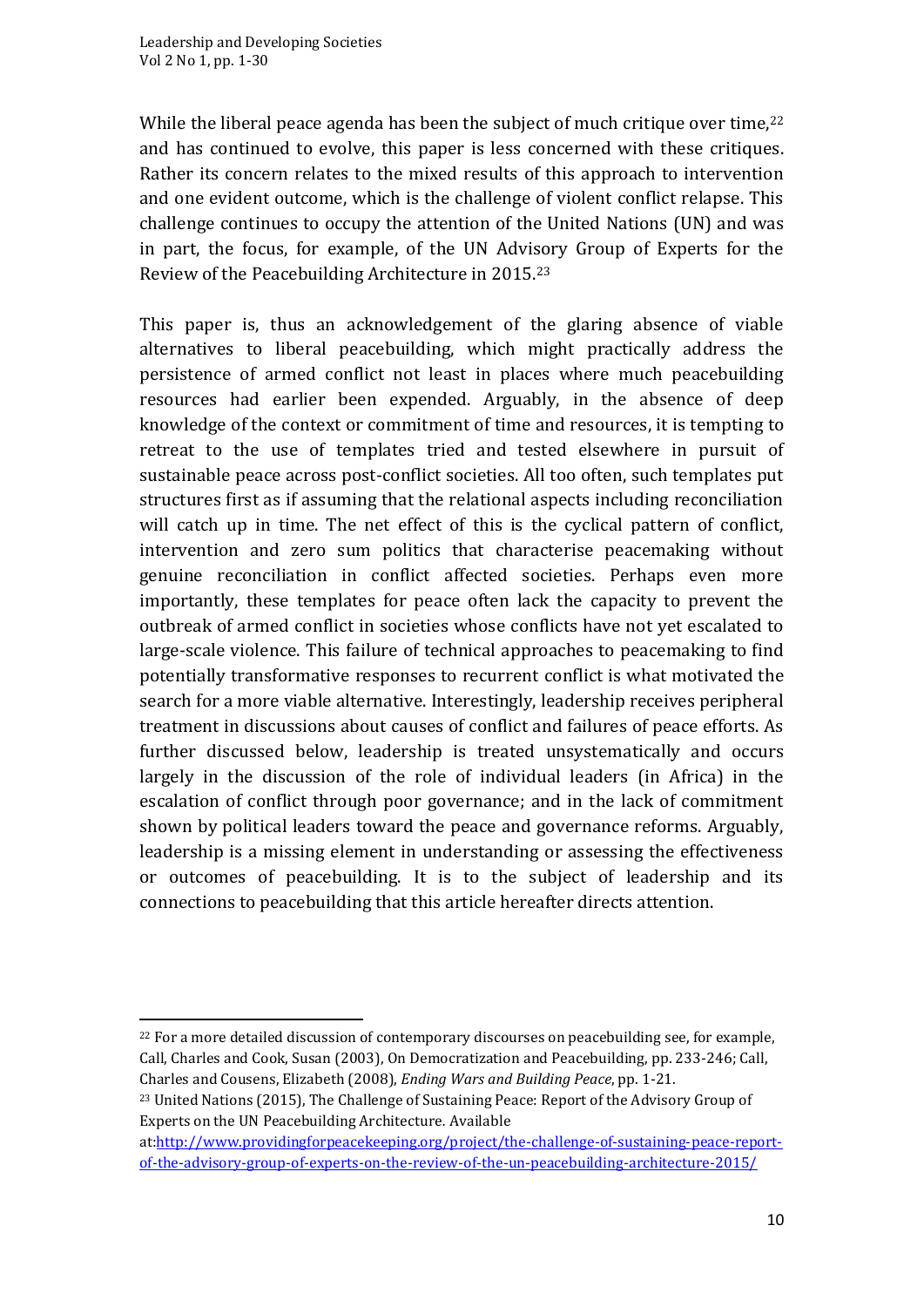#### **The leadership factor in the search for sustainable peace**

At all stages of conflict and its management, and in the search for stable peace in Africa, *leadership* has been featured in dialogues both in popular (societal) spaces as well as in grey and academic literature. In popular terms, public opinion through media including art and music are not short of regular, if not daily reference to what is often termed "bad leadership" in explaining Africa's instability and resulting insecurity even if seen only through the prism of development gaps, political instability and inability of institutions of state to be responsive to the needs of citizens. Governance and development outcomes in Africa have on balance, been in deficit notwithstanding a small number of high performing countries.<sup>24</sup> Observers and commentators alike have identified leadership as a determining factor in these outcomes.<sup>25</sup> This easily connects with the storyline provided by analysts seeking to explain the underlying causes of conflict. However, there is often no systematic engagement with what leadership really means in these contexts. Typically, a great deal of focus is placed on individual leaders and their actions or inactions, which in many cases serve to undercut rather than bolster the potential for peace and prosperity that exists in society. Far less attention is focused on 'how' the exercise of leadership occurs in the particular contexts.

Similarly, in grey literature and policy dialogues in particular, leadership is a silent, ever-present factor. Typically, leadership is implicated in discussions about governance of conflict-affected societies. At the same time, there is no robust engagement with how leadership impacts upon these societies in the making of conflict, as well as in conflict management and peacebuilding. In a typical peace process, while leadership is taken into consideration, it is not a prominent item on the agenda beyond peacemakers' central engagement with protagonists who invariably become the centrepiece of political dialogue. Much attention is paid to the establishment of *institutions*, which according to North, is about establishing 'a stable environment of rules and procedures,'<sup>26</sup> and which could ensure predictability and sustainability of any (security and development) outcomes.

In this sense, although the institution building focus in the UN peacebuilding agenda does not preclude leadership dimensions, it is often not in policypractitioners' direct view. Implicitly, the focus on institution building is consistent with the underlying principle absorbed by institutions of global

<sup>24</sup> See Mo Ibrahim Index of Governance. Available at <http://mo.ibrahim.foundation/iiag/downloads/>

<sup>25</sup> VonDoepp (1990), p.2.

<sup>26</sup> North, Douglass (1990), *Institutions, institutional change and economic performance* (Cambridge: Cambridge University Press)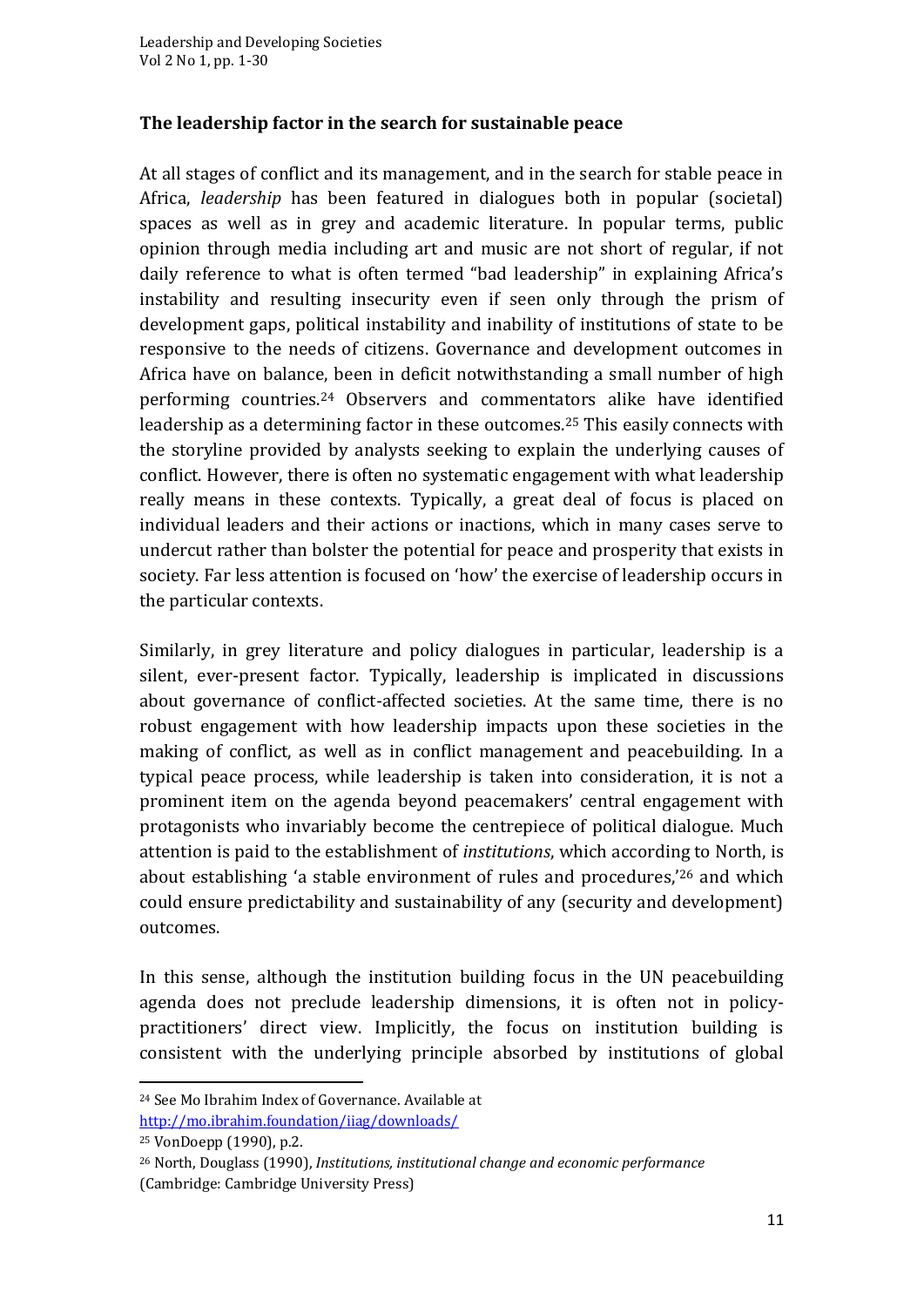governance, for example, that effective institutions will regulate political and administrative behaviour. Presumably, such institutions will invariably incorporate the leadership question into their internal processes. To be certain, this focus on institutions is justified not least because when institutions ensure sustainability and stability when they function effectively. The challenge, however, which perhaps explains in part, the peacebuilding dilemma discussed earlier in this paper, is that the building of effective and durable institutions, must depend primarily not on outsiders but an organic "home-grown" process in the target society.

In conflict affected societies, where institutions might be relatively weak or perhaps non-existent, leadership becomes a very important variable in the process of building peace and stability. The weakness of Africa's institutions is an issue, which transcends the realm of politics, peace and security. For example, a great part of the debate among development analysts and practitioners has been the extent to which the African state is rooted in African society.<sup>27</sup> That this is a debate to be had at all partly indicates the challenge of creating and sustaining homegrown institutions. Johnston, expands on this for example, by arguing that Africa 'requires the reconstruction of its public sector and its other institutions. In order for the state to be reconstituted and to recover its credibility, such a reconstruction programme will have to be anchored among the broad population'.<sup>28</sup> However, despite the recognition of the weakness of Africa's institutions by policy practitioners, typically, leadership is analysed and engaged with in the most simplistic of ways during peace processes as discussed later.

The policy approach, which prioritizes institution building without a systematic connection to leadership and that is reinforced in grey literature, is not inconsistent with the academic study of leadership particularly as it relates to governance and politics in Africa. Indeed, and as further discussed below, political science aligns itself within the institution-building approach. The systematic study of leadership is given less focus by political scientists – at least not in the same way that psychologists, sociologists and management scholars have engaged with the subject – and it is worth investigating the reasons for this. One explanation is a methodological one. Leadership is deeply complex and does not easily lend itself to generalisability among case studies. The fact however is that sociologists and psychologists are at least able to navigate this challenge in their study of organisations.<sup>29</sup> If anything, there is a case to be made for a

<sup>27</sup> Hyden, Goran (1992), 'Governance and the Study of Politics', in Hyden, Goran and Bratton,

Michael (1992), *Governance and Politics in Africa* (Boulder, Colorado; Lynne Rienner Publishers)

<sup>28</sup> Johnston, Anton (1998), 'On Developing Institutions in Africa', in Lennart, Wohlgemuth, et al (1998), *Leadership and Institution Building in Africa* (Nordiska Africa Institute: Uppsala), p.49.

<sup>29</sup> See Pierce, Jon L. and Newstrom, John (2008), *Leaders and the Leadership process: Readings, self-assessments and applications* (Boston: Mcgraw Hill)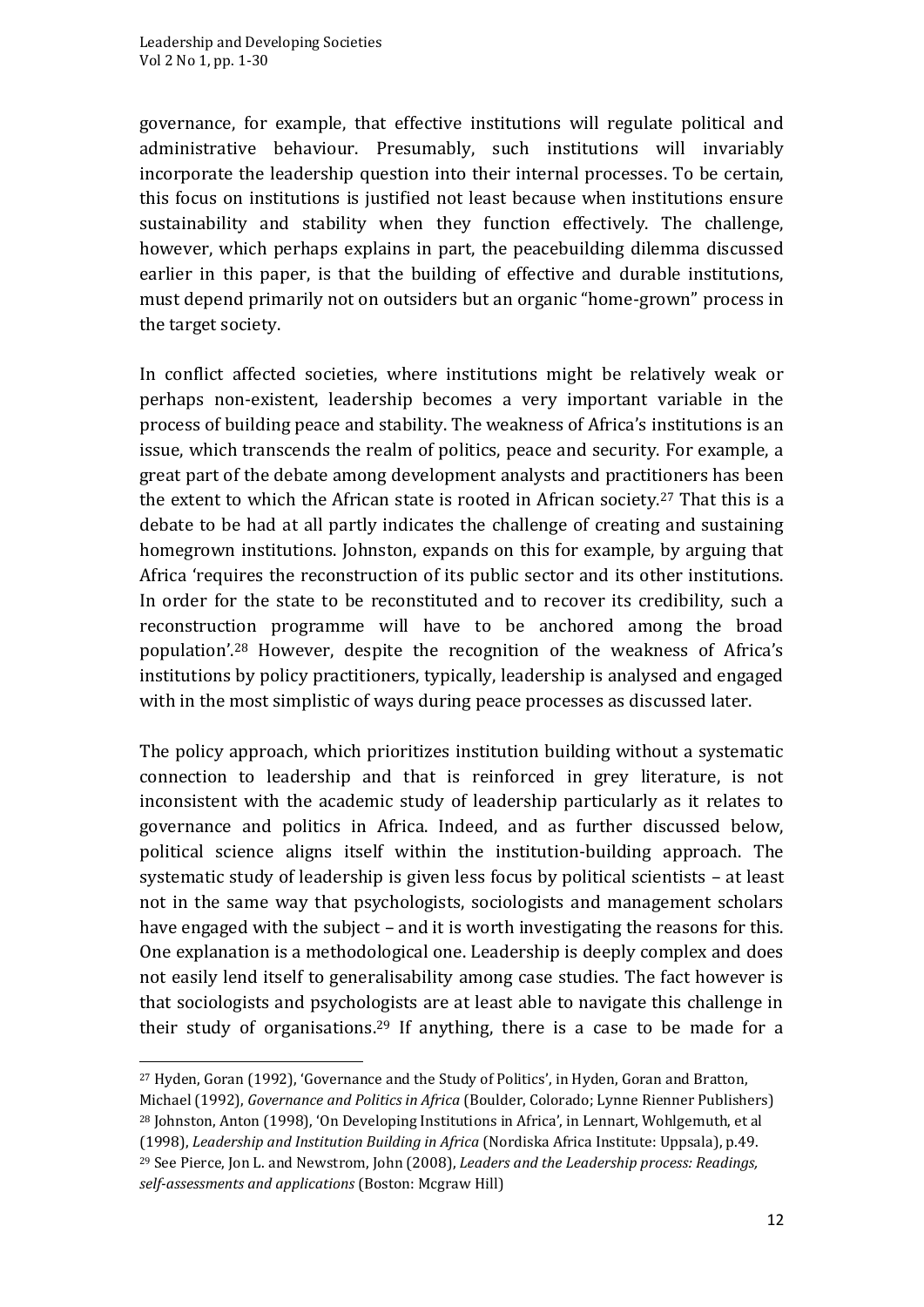multidisciplinary approach when the leadership construct is being examined in relation to complex, loosely structured settings such as those that underpin peace and security challenges in African societies.

Perhaps a stronger explanation that can be made for political scientists' reticence in systematically studying leadership is the heavy influence of Western literature and indeed Global North experiences and societies where institutions are already well established and are in synch with the systems of governance. As such, political and administrative behaviour is easily shaped and regulated by a culture of rules, procedures tried and tested over centuries. African states, by comparison, are more recent and have undergone a different trajectory in which arguably, given externally imposed systems and institutions, their states are not the direct products of their old societies and traditions. Leadership therefore becomes crucial to building, strengthening and sustaining such institutions of governance and thus critical to building the foundations of peace and stability. All of this notwithstanding, when taken as a whole and viewed over a longer period, leadership has been a recurring theme in the study of political governance in Africa. In the immediate post-independence period, African leaders – military and civilian alike – featured in the analysis of early modernization theorists.<sup>30</sup> Overwhelmingly, modernization theorists placed much emphasis on the leaders of the new states and predicted success without adequate focus on the surrounding conditions. After just over a decade, revisions began to occur in this perspective as the leaders and the states failed to deliver on the anticipated progress. The upshot of the failed expectations was an increasing focus on contextual issues, including socio-economic influences and nature of political institutions.<sup>31</sup>

A new focus on leadership in the mid-1980s emphasized the crucially important role that leaders could play in the promotion of "good" governance. Leadership was found to be a key variable in the effort to achieve "political institutionalization" in Africa notwithstanding the evident structural challenges. The impact of leadership styles on their effectiveness in governance was given particular focus by Cartwright, for example.<sup>32</sup> In the atmosphere of conflict and instability that engulfed much of Africa at the end of the Cold War, the contextual

<sup>30</sup> See, for example, Pye, Lucien (1993), *Politics, Personality and Nation-Building (*New Haven, CT: Yale University Press); Janowitz Morris (1964), *The Military in the Political Development of New Nations: An Essay in Comparative Analysis* (Chingo: University of Chicago Press).

<sup>31</sup> See, for example, Lemarchand, Rene (1972), 'Political Clientelism and Ethnicity in Tropical Africa: Competing Solidarities in Nation Building', *American Political Science Review*, 66(1), pp. 68-90; and Ake, Claude (1981), *A Political Economy of Africa* (New York: Longman).

<sup>32</sup> VonDoepp, Peter (1990), p. 2; Jackson, Robert and Rosberg, Carl (1985), 'The Marginality of African States', in Carter, Gwedlyn and O'Meara, Patrick (eds), *African Independence: The First Twenty-Five Years* (USA:Indiana University Press); see also Cartwright , John (1983), *Political Leadership in Africa* (New York: St. Martin's Press).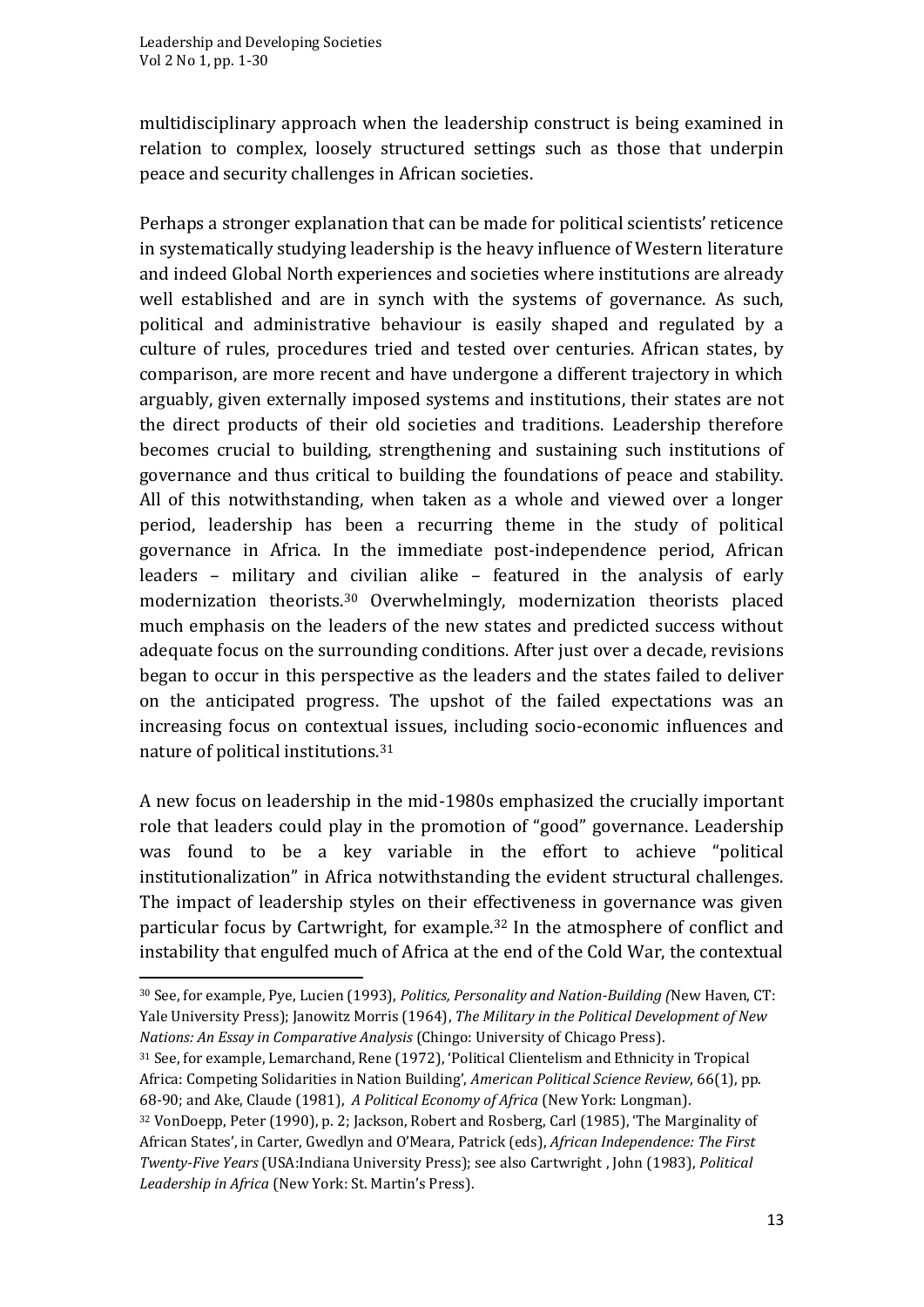analysis and demands from reforms have also highlighted the vital role of leadership, emphasizing the need for leaders who would be more committed to reform.<sup>33</sup> Emphasis on effective leadership as a condition for effective state institutions, which respond effectively to citizens and can deliver growth began to reflect a better grasp of the context. <sup>34</sup> Even global institutions with a rigid focus on institutional frameworks started to shift, giving attention to the leadership factor.

The United Nations, the World Bank and others have come to identify "strong" leadership as a factor that is key to African countries' achievement of the development goals.<sup>35</sup> Perhaps the most visible indicator of the focus that is given to leadership as an important variable in governance and development is the Mo Ibrahim Index of African Governance, which measures the impact of leaders' choices and decisions on the governance and socio-economic development outcomes across Africa.<sup>36</sup> In this regard, the Mo Ibrahim Foundation's Award for achievement in leadership in Africa stands out. Apart from the honorary award to Nelson Mandela in the first year of this initiative in 2007, only four African leaders have met the criteria for the award. To many every day watchers of African governance, this reinforces the regular claims about "poor" leadership in Africa.<sup>37</sup> Engagement with the subject of leadership in this regard reflects a notion and practice of leadership that is focused on individual leaders, often in formal positions of authority.

[http://siteresources.worldbank.org/INTLAWJUSTINST/Resources/LegalInstitutionsTopicBrief.p](http://siteresources.worldbank.org/INTLAWJUSTINST/Resources/LegalInstitutionsTopicBrief.pdf) [df](http://siteresources.worldbank.org/INTLAWJUSTINST/Resources/LegalInstitutionsTopicBrief.pdf) (Accessed 3 June 2017) ; and World Bank (2007), *Leadership for Development Results: Country Case Studies* (Washington DC: The World Bank Institute)

[https://qz.com/920981/the-2016-mo-ibrahim-prize-for-african-leadership-choose-not-name-a](https://qz.com/920981/the-2016-mo-ibrahim-prize-for-african-leadership-choose-not-name-a-winner/)[winner/\(](https://qz.com/920981/the-2016-mo-ibrahim-prize-for-african-leadership-choose-not-name-a-winner/)Accessed 3 June 2017) ; and Taylor, Adam (2015), 'The sad story of Africa's most prestigious prize', *Washington Post*, 4 March, available at:

<sup>33</sup> See Hyden , Goran and Bratton, Michael (eds) (1992), *Governance and Politics in Africa*  (Boulder CO: Lynne Reinner Publishers)

<sup>34</sup> Gyimah-Boadi, Emmanuel and Van de Walle, Nicolas (1996), 'The Politics of Economic Renewal in Africa', in Benno Ndulu et al, *Agenda for Africa's Economic Renewal* (Newbrunswick: Transaction Publishers).

<sup>35</sup> See United Nations (2007), *Economic Report on Africa: Accelerating Africa's Development Through Diversification* (Addis Ababa, Economic Commission for Africa); World Bank (2009), *Economic Development and the Quality of Legal Institution,* Available at

<sup>36</sup> See Mo Ibrahim Index of Governance , available at:

<http://mo.ibrahim.foundation/iiag/downloads/>

<sup>37</sup> See, for example, Chutel, Lynsey (2017), 'The African award that seems to pride itself on not finding a winner strikes out again', Quartz Media LLC, 28 February, available at:

[https://www.washingtonpost.com/news/worldviews/wp/2015/03/04/the-sad-story-of](https://www.washingtonpost.com/news/worldviews/wp/2015/03/04/the-sad-story-of-africas-most-prestigious-prize/?utm_term=.e141d0306a9c)[africas-most-prestigious-prize/?utm\\_term=.e141d0306a9c](https://www.washingtonpost.com/news/worldviews/wp/2015/03/04/the-sad-story-of-africas-most-prestigious-prize/?utm_term=.e141d0306a9c) (Accessed 3 June 2017)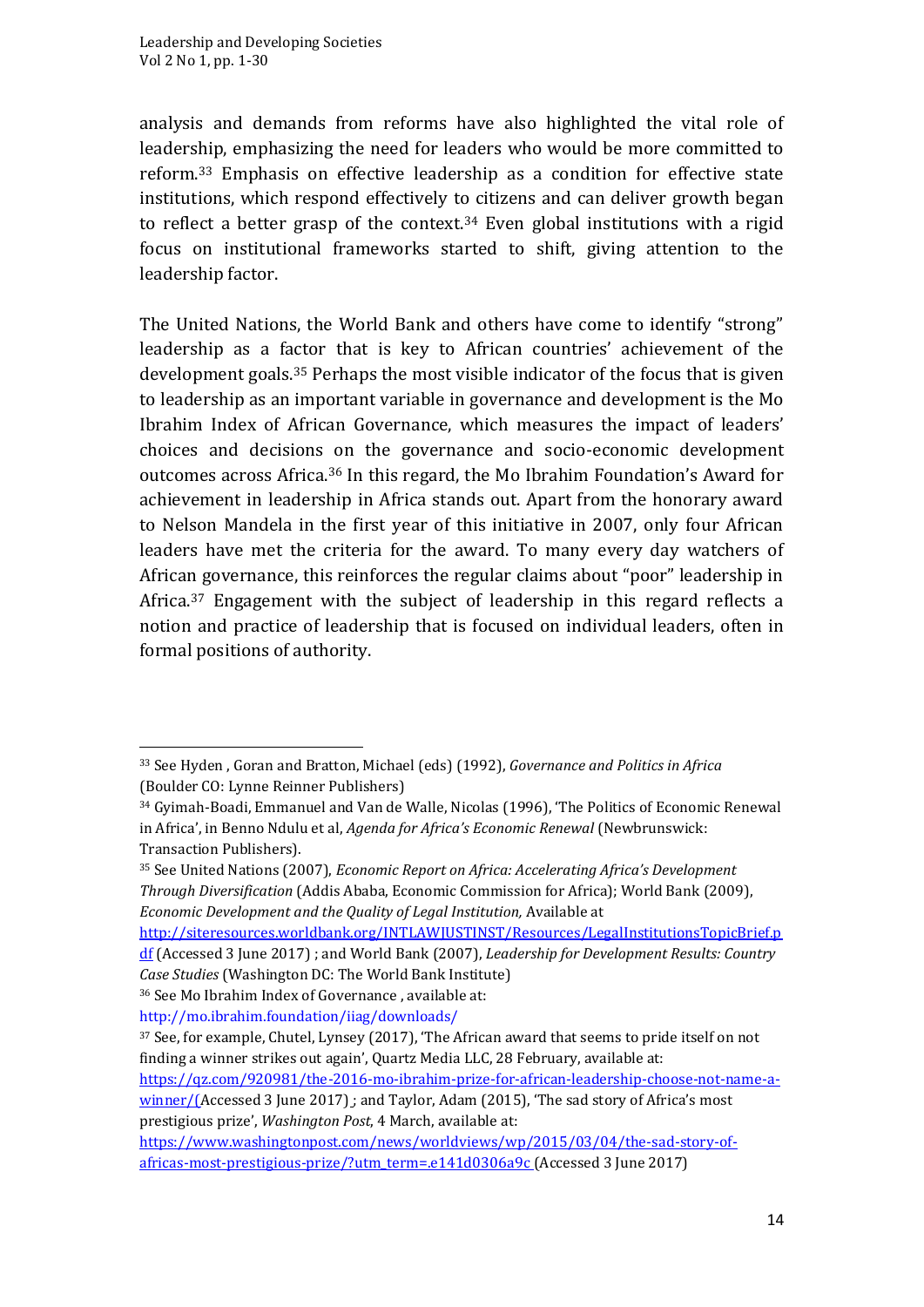The question then arises as to the usefulness of this approach to leadership for the kind of peacebuilding thinking and analysis at the core of this paper. The connection of all of the leadership discussions above with conflict and peacebuilding appears fairly logical when considered from the perspective that poor governance and development outcomes can lead to instability and conflict. And if poor and ineffective leadership was a key variable in producing those outcomes, then logically, leadership is a factor at the root of armed conflict. The argument that more responsible and effective leaders will reverse this, while eminently sensible, offers no stable way to understand how that effectiveness might come about. Arguably then, the dominant view of leadership portrayed in the political science literature so far has limited usefulness for peacebuilding analysis, policy and practice. As such, with few exceptions, this approach to leadership, which focuses on the actions of individual leaders typically located in the top echelon of the political class, does not provide a useful analytical framework for building the type of stable peace described earlier in this paper. And it does not so much lend itself to policy and practical application.

One of the relatively few attempts by political scientists to systematically engage the study of leadership and its impact on politics and development is Vondoepp's proposed framework for comparing leader behaviour such that there is improved understanding of why certain leaders engage in 'governance and development enabling behaviours' in some situations but do not in other situations.<sup>38</sup> This line of inquiry begins to help develop a systematic approach to the study of leadership in relation to political and economic governance, which in turn provides some basis to interrogate contexts in which governance deficits have led to conflict. It also begins to engage the methodological issues, which underline the reluctance to critically engage the study of a deeply complex construct such as leadership. This complexity is further discussed below. Still, Vondoepp's framework, to a large extent focuses on leaders in particular positions of authority although his attempt to connect their agency with the underlying structure is commendable.

How then must leadership be understood and framed if it is to have a transformative value for the peacebuilding dilemma and path breaking influence on peacemaking in recalcitrant conflicts some of which have occurred in Africa? There is need for a real shift in the use and interpretation of leadership – conceptually and practically – by various publics and actors such that their interpretations invariably impact on the articulation of policy and the practical application of such policy. To be sure, the varied interpretations and meanings ascribed to leadership reflect the complexity of the construct. Taken from the perspective of different interlocutors, the interpretations of leadership that they

<sup>38</sup> Vondoepp (1990), 'The Leadership Variable in Africa…', pp.4-8.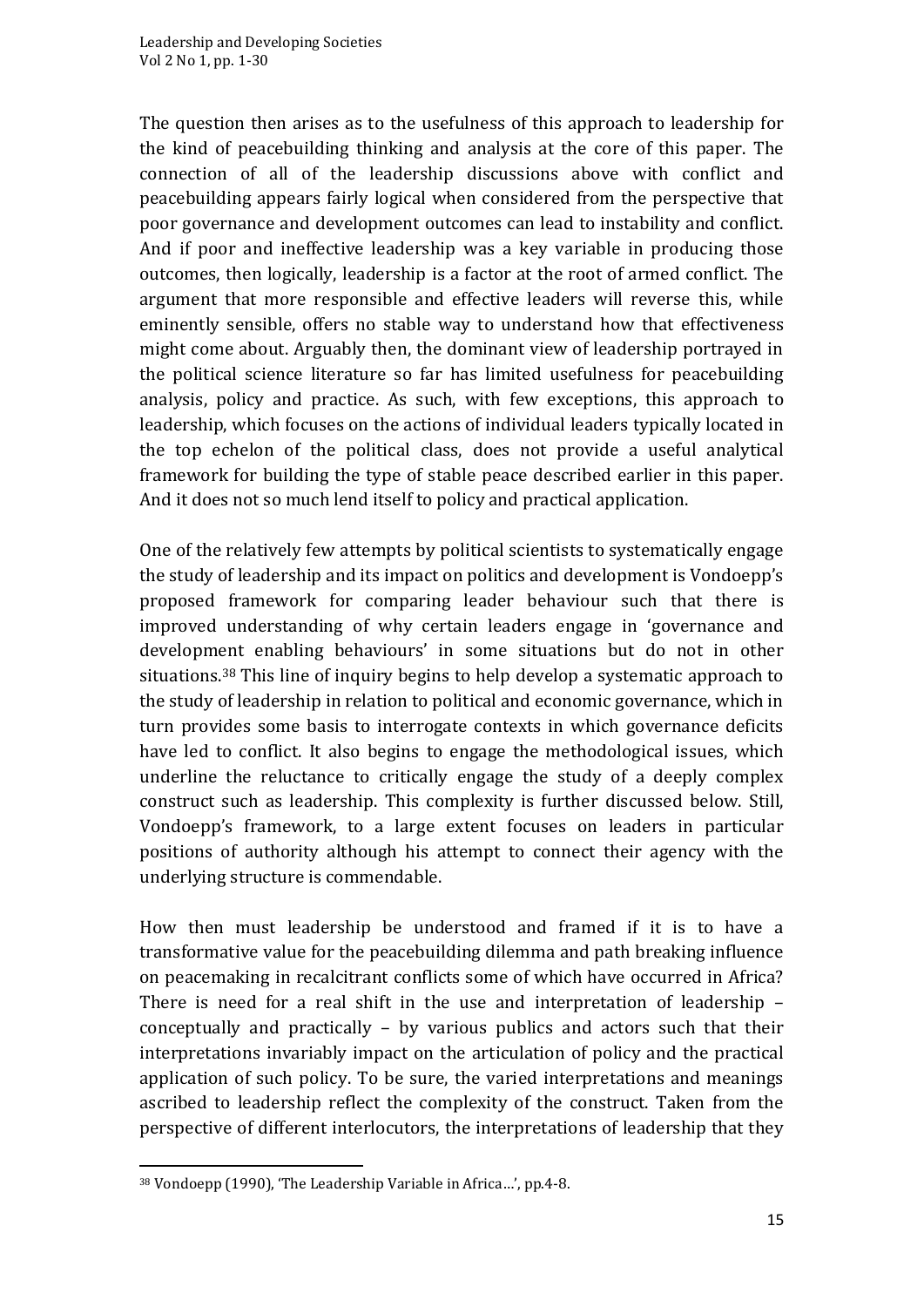offer seem logical. This complexity is captured in the leadership literature. African and indeed global publics see leadership as something relating to the individual (usually political) leader. These are the most visible symbols of leadership in society. Alongside this is the tendency to see leadership in hierarchical terms. In addition, policy actors see leadership as part of the function of particular institutional and organizational frameworks. But none of these perspectives has consistently explained or delivered sustainable peace, in conflicts in Africa or other regions.

Luc Reychler and Anton Stellaman's study is among few attempts to explore the leadership dimensions of peacebuilding. It identifies a 'critical mass of peacebuidling leadership' as one of the essential preconditions of sustainable peace.<sup>39</sup> The authors argue that this, alongside four other building blocksare mutually reinforcing and must be present at the same time for sustainable peace to be realized. The other building blocks include 'an effective system of communication, consultation and negotiation, peace-enhancing structures and institutions, an integrative political-psychological climate… and a supportive international environment'.<sup>40</sup> The dearth of one of these building blocks can potentially render an entire peacebuilding process ineffective.<sup>41</sup>

This all-encompassing conceptualisation offers an expansive yet integrated approach to peacebuilding. Like dominant approaches, it includes installation of democratic political, economic and security structures and institutions. But it also gives equal attention to the less tangible dimensions of peacebuilding – the creation of an 'integrative climate', which can produce cooperative attitudes behaviours and institutions. Furthermore, it gives prominence to the interaction of a critical mass of peacebuilding leadership, acknowledging other works that stress the presence of such leadership across domains and at multiple levels – elite, middle and grass root.<sup>42</sup> Additionally, the focus on leadership acknowledges the presence of leaders outside of the formal realm.<sup>43</sup> In addition to people with formal authority, 'leadership is also exercised by people without formal authority… [who] provide the capacity within the system to see through the

<sup>39</sup> See Reychler, Luc and Stellamans, Anton (2004), 'Researching Peace Building Leadership,' Paper presented at the Conflict Resolution and Peace Building Commission (CRPB) at the International Peace Research Association in Sopron, Hungary, July 2004; See also Reychler, Luc (1999), *Democratic Peace-Building and Conflict Prevention: The Devil is in the Transition*, Leuven University Press, Leuven for a discussion of some of the key features of sustainable peace agenda <sup>40</sup> Reychler, Luc and Stellamans, Anton (2004), p.3

<sup>41</sup> *Ibid*

<sup>42</sup> Lederach, John Paul (1997)

<sup>43</sup> Heifetz, Roland (1994), *Leadership without easy answers*, The Belknap Press of Harvard University Press, Cambridge Massachusetts; see also Heifetz, Roland A. and Linsky, Marty (2002), *Leadership on the Line: Staying Alive through the Dangers of Leading* (Harvard Business School Press)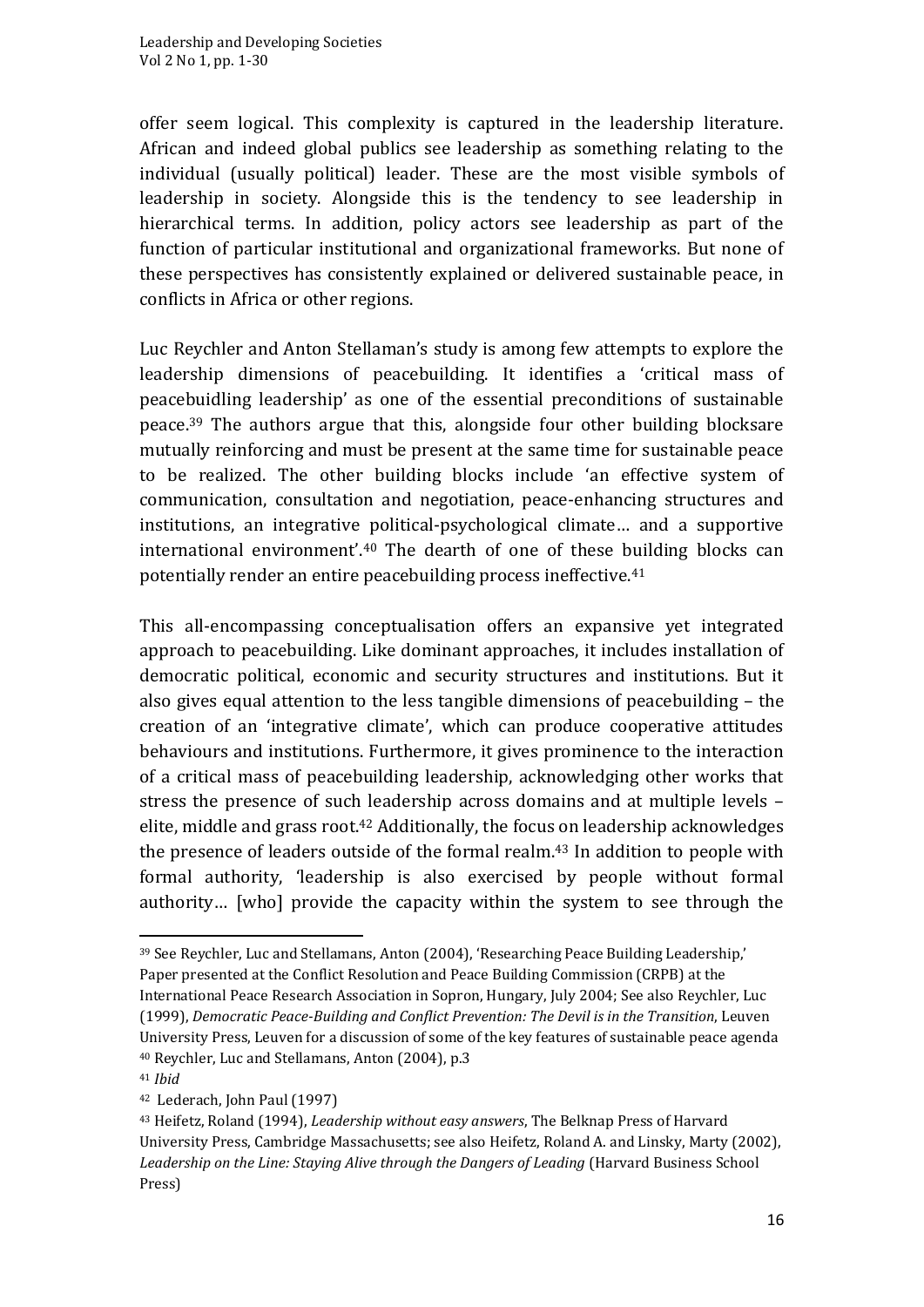blind spots of the dominant viewpoint'.<sup>44</sup> The outcome of a peace process will depend to a great extent, on the way in which these building blocks are established and managed. Timing, prioritization and mutual interaction of these building blocks require more than just a technical input or technocratic decisionmaking process.<sup>45</sup>

Perhaps an even more original contribution of this study, which moves it beyond a template-driven approach and brings in a leadership dimension, is its analysis of peacebuilding as an adaptive challenge. When considered along a continuum in which challenges occur, peacebuilding is located at an extreme end in which problems may not be clearly defined and technical or quick fixes are not available. With this adaptive challenge, problem definition as well as solution finding would require learning. This is in sharp contrast to the other end of the spectrum, where problems are of a technical nature and thus require technical solutions -which can be expert led and managed.<sup>46</sup> This consideration of peacebuilding as an adaptive as opposed to a technical challenge offers the potential to undertake careful learning, which pays greater attention to solutions available in the very societies to which peacebuilding is targeted. This might help peacebuilders avoid the temptation to retreat to templates and offer the possibility of stable and sustainable peace.

One drawback in these authors' path-breaking conceptual work is that having argued for a critical mass of peacebuilding leadership as opposed to 'peace inhibiting leadership', it then relies on an unambitious design in the gathering of empirical evidence to support this. To be certain, the study mentions explicitly, the need for a critical mass of peacebuilding leadership across multiple domains and at several levels from local to international as well as external and internal. It also sees leadership as central to the establishment of each of the building blocks discussed above. And it describes what this critical mass of peacebuilding leadership might look like when it is achieved: 'We can speak of a critical mass of peace building leadership when the influence of peace building leadership is greater than the influence of the spoilers of the peace building process.'<sup>47</sup> Thus the next challenge to which the attention of that study was focused, was to distinguish peacebuilding leadership from non-peacebuilding leadership.

However, any assumption or expectation that this emphasis on "influence," its nature and process would be robustly engaged across domains and levels in a particular context, was not met in the subsequent research design and evidence gathering phase. Instead, the identification of manifest and potential

<sup>44</sup> Reychler and Stellamans (2004), p.7

<sup>45</sup> *Ibid*, p.5

<sup>46</sup> *Ibid*, pp. 7-8

<sup>47</sup> *Ibid*, p.9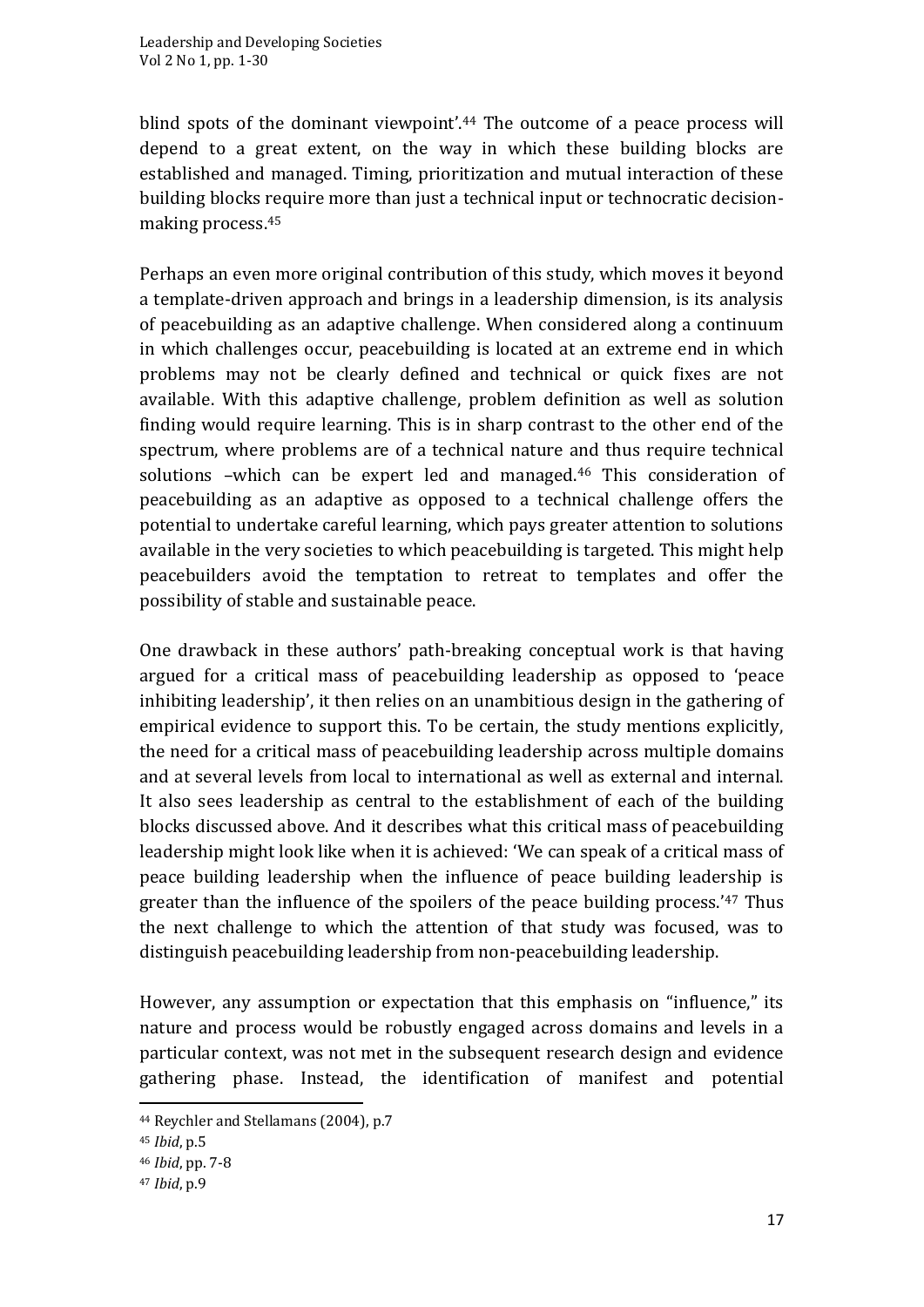peacebuilding leadership focused narrowly on studying 'people that were recognized as either peacebuilders or war mongers.'<sup>48</sup> This exclusive focus on individual leaders rather than an initial focus on manifestations of influence toward peace or discord in the target society on each of the building blocks earlier specified diminished the quality of the findings. The framework of analysis that was developed (focusing on particular leaders' values, analytic style, change behavior, and motivation and personality) $49$  was too leader centric to draw meaningful conclusions about how leadership can transform peacebuilding toward sustainable peace. What was potentially path-breaking work had fallen into the same trap of exploring leadership only through the lens of individual leaders. Yet, the achievements or failures of those leaders do not offer a consistent narrative about the essential building blocks of peacebuilding that the study outlined at the start. Arguably, research that can usefully transform peacebuilding must seek to re-conceptualise leadership away from the narrow focus on leaders and provide a framework of analysis that provides a stable approach to studying leadership and peace. It is to this issue that this paper must now turn.

### **What leadership perspective is most viable for pursuing sustainable peace?**

Academic literature engages leadership more scientifically thus exploring the phenomenon from its various perspectives and across disciplines. In so doing, leadership exposes its complexity and presents various approaches to dealing with the construct. The study of leadership reveals a range of perspectives, which further confirms the complexity of this construct. Keith Grint, for example, offers four alternative definitions of leadership, which capture the complexity of leadership while focusing the analyst's mind on key issues surrounding its application:

- $\bullet$  Leadership as position where leaders operate<sup>50</sup>
- Leadership as person who leaders are  $51$
- Leadership as result what leaders achieve<sup>52</sup>
- Leadership as process how leaders get things done<sup>53</sup>

The critiques of some of these approaches to leadership; and the questions thrown up by the conflict situations to which sustainable peace is being sought

p.4

- <sup>52</sup> *Ibid*
- <sup>53</sup> *Ibid*

<sup>48</sup> Reychler and Stellamans (2004), p.10

<sup>49</sup> *Ibid*

<sup>50</sup> Grint, Keith (2010), *Leadership: A Very Short Introduction* (Oxford: Oxford University Press),

<sup>51</sup> *Ibid*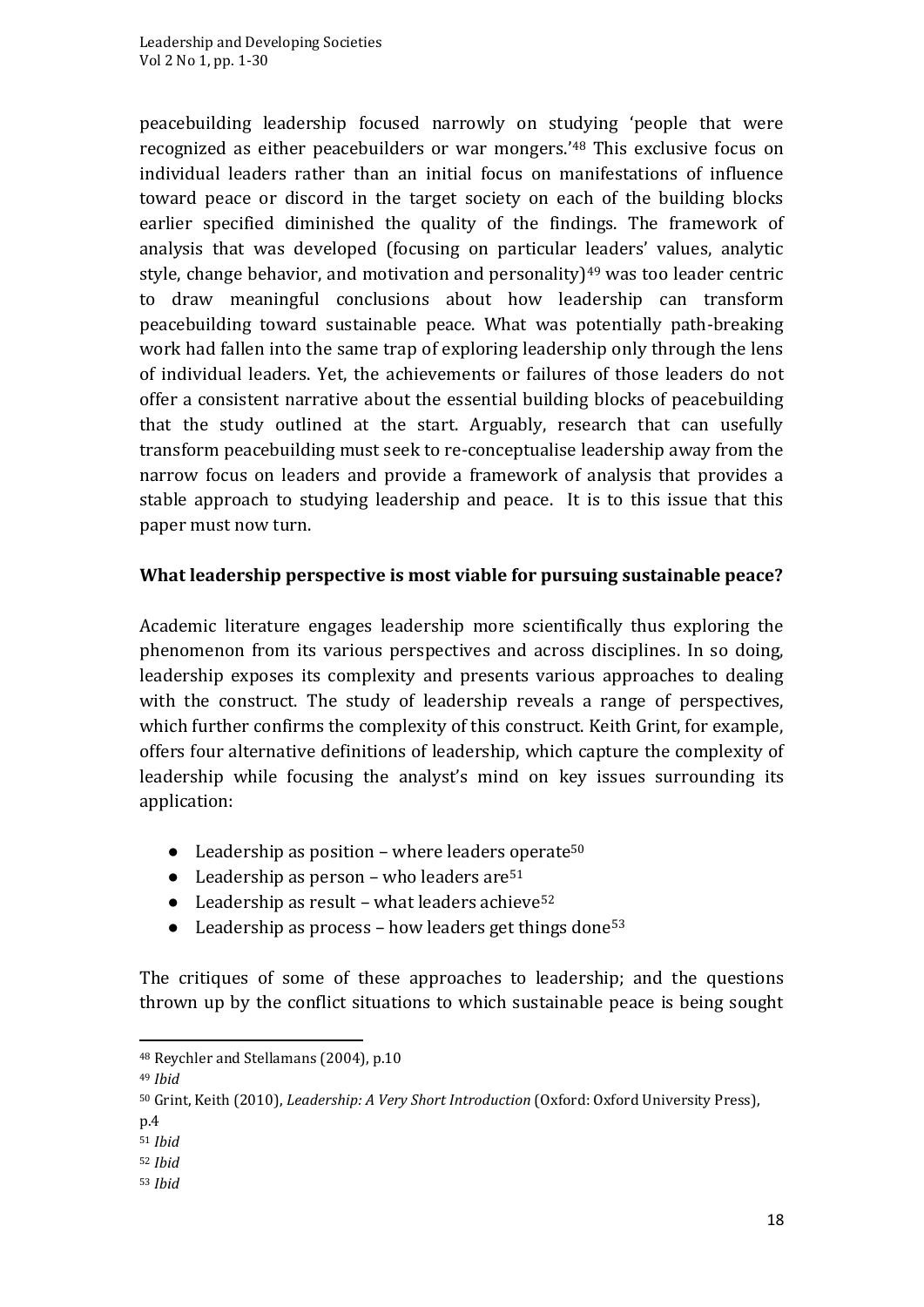invariably de-emphasize some definitions of leadership and draw attention to one in particular for the purposes of this paper. For example, defining leadership as *position* or as *person*– as typically done in the analysis of African politics and governance as well as the peacebuilding domain discussed above – does not adequately explain the absence of sustainable peace in a range of conflictaffected societies. This is particularly relevant for countries that benefit from massive injection of local and international investment in peacebuilding and yet find peace and stability elusive. It will be difficult, for example, to maintain a claim with consistency, that simply by occupying the position of Force Commander at the helm of a peacekeeping operation, or that of Special Representative of the UN Secretary-General leading UN's presence in a target country, one can bring about the realization of stable peace in a conflict situation. Furthermore, no matter how professional or charismatic occupants of these positions are, they will not deliver stable peace in every conflict situation. Even if the successful resolution of the odd conflict were to be attributed to the effective use of the authority of office and or the personal qualities of these leaders, this claim will not carry through in all conflict situations. As such, we will not come to a consistent and unchanging understanding of how stable and sustainable peace can be achieved by examining situations of conflict and peace building only through the actions of key personalities or of occupiers of positions of authority.

A results-based perspective to leadership has some relevance albeit it with considerable limitations. To be sure, a focus on results makes it possible to assess peacebuilding success through what peace leaders achieve in a peace process. It is not unusual for observers and participants in peace processes to count short-term outcomes and the reaching of particular milestones as indicators of success. This typically applies, for example, to ceasefire agreements, rebuilding of infrastructure, re-organisation and training of security sector personnel and the successful organizing of elections and/or plebiscites. It is difficult to challenge any claim that these results are markers of progress in a peacebuilding effort. And indeed they can be useful facilitators of important statebuilding conversations. But delivering these results yields relatively little for stable and sustainable peace if the process through which those results were achieved cannot withstand significant tests. Such tests relate, for example, to the scale of societal participation or degree of collective ownership of these activities; and fundamental to this, the intentions as well as the power dynamics that underpin them. All too often, these important elements of the architecture of peace have resulted from exclusionary processes driven by coercive power. The real challenge with a results-based leadership perspective is that it excludes the relational elements, which allow for a consideration of the mutual concerns and interests of leaders and followers, in essence, the protagonists and the rest of society. Thus, this approach will not necessarily produce the makings of sustainable peace. It is possible, for example, for a result to be achieved through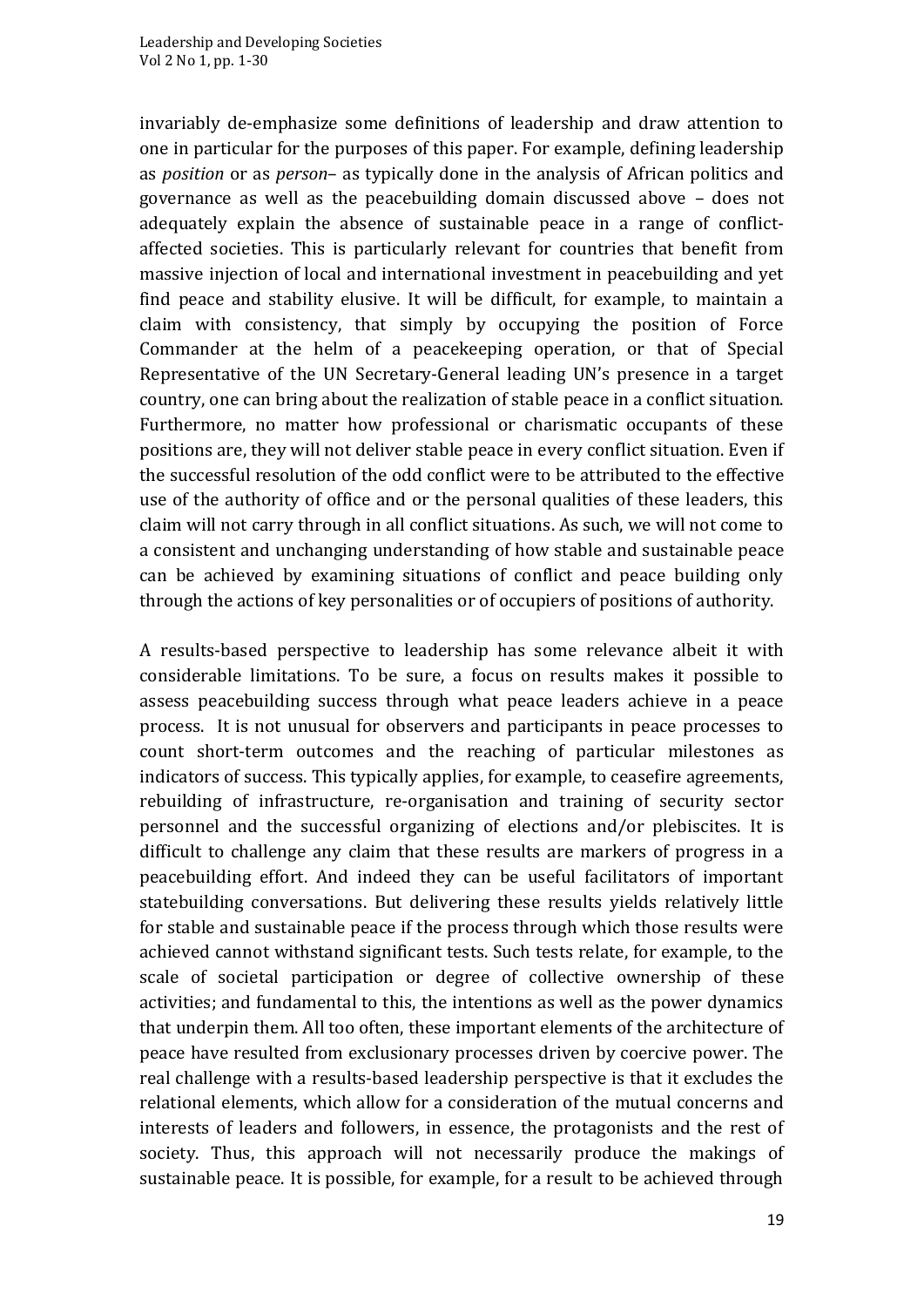coercion or through unscrupulous or exclusionary means but it might ultimately derail a peace process.

#### *Leadership as process*

A processed-based approach to leadership offers perhaps the most robust and all-encompassing framework of analysis for the pursuit of sustainable peace. Three integral elements of process-based leadership ensure a consistent engagement with the unending questions about the persistence of armed conflict and the failure to transform the issues involved in conflict in order to find and sustain peace. The first element is *context*. The nature of the situation that confronts a group or society invariably frames the leadership experience in that context. In conflict-affected settings, assessing the degree to which a situation is experienced across a target society constitutes an important entry point for leadership analysis. The second element thus has to do with *mutuality* – a sense of shared feelings or intentions among people experiencing a particular situation. Understanding the range of people or actors whose concerns and/or interests are mutually linked in a situation is crucial in a peacemaking effort. This makes it possible to assess, for example, the degree of fragmentation in society or indeed, the inclination to pull together thus offering the potential for collective solution finding across a conflict-affected society.

The third element is *influence* – how it is asserted, accepted and exchanged in a given situation. To be clear, influence is the heartbeat – the single most important driving force – of leadership. And it is the one element of the leadership process, which connects the other leadership perspectives discussed earlier. The nature of the interaction between leaders and followers is at the core of influence. In any situation, those with ideas to deal with the issues at hand, tend to assert influence on those mutually affected or concerned by that situation. When that influence is accepted, a leader (or leaders) would emerge in that situation. Those who become leaders in that setting are not necessarily those in assigned positions of formal authority. And those often referred to as followers, are in actual fact those who pursue shared goals with the leader(s). Since leadership in this regard is essentially a two-way influence relationship, those who receive the influence assertions often respond by asserting influence in return, that is, by making demands on the leader(s). 'The very sustenance of this relationship depends upon some yielding to influence on both sides.'<sup>54</sup> Influence over others is thus 'purchased at the price of allowing one self to be influenced by others.'<sup>55</sup> This 'exchange of influence' between leaders and

<sup>54</sup> Homans, George Caspar (1961), *Social behavior: Its elementary forms* (New York: Harcourt, Brace and World)

<sup>55</sup> *Ibid*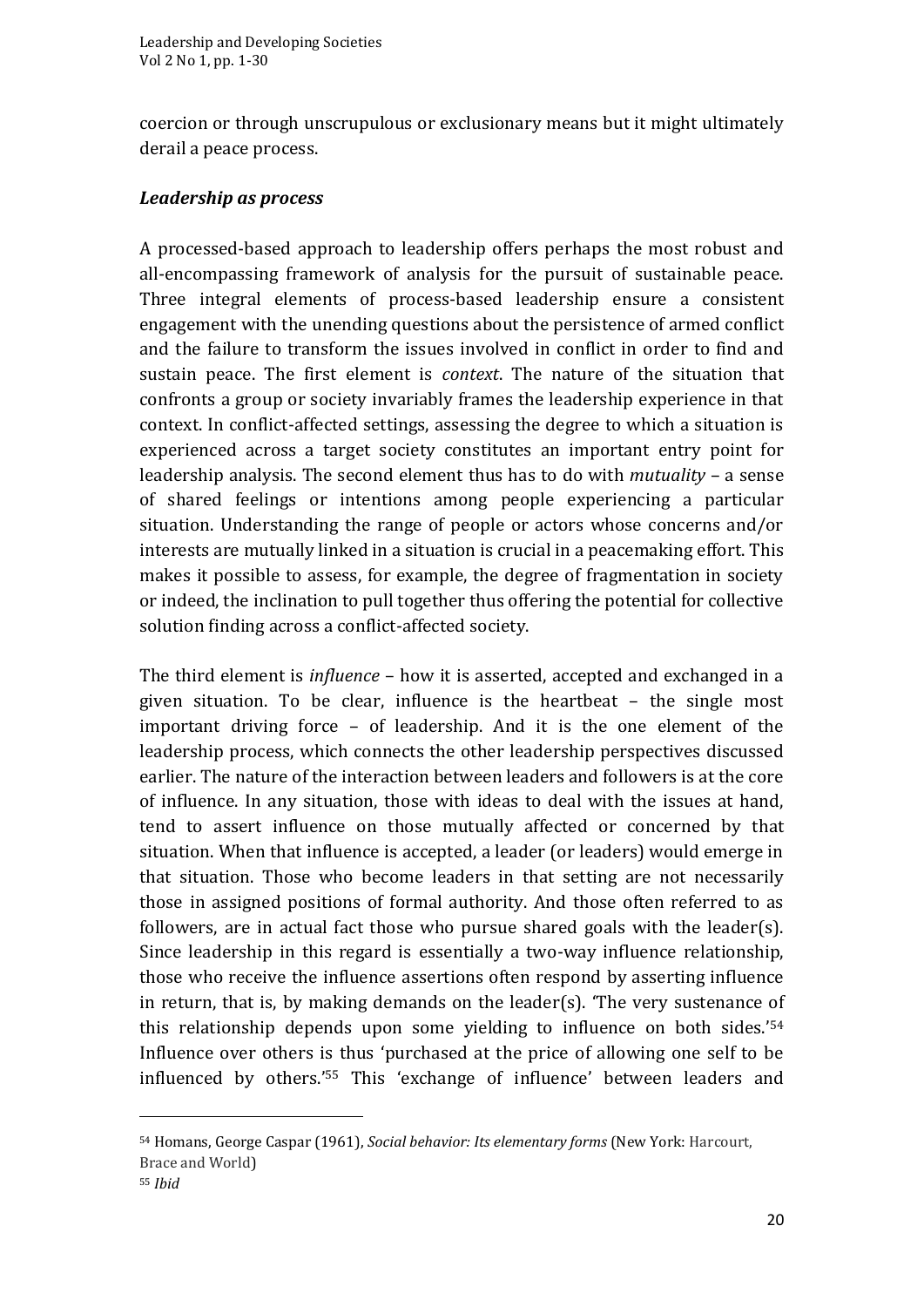followers occurs when leaders respond to followers' demands as they collectively seek a solution to their common situation. This provides a basis for understanding how a new leader becomes legitimized in the perceptions of their peers.

Indeed, the nature of the interaction between leaders and followers and how leaders lead, is an important distinction between process-based leadership and other leadership perspectives. The leader's style as well as the base of their power would typically come into play here and can sometimes be a key determinant of effectiveness in leadership. The presence of an exchange of influence between leaders and followers in process-based leadership expands the base of the leader's power in influencing others toward a shared goal. It also tends to compel an ethical approach as it connotes a sense of "common good". The sources of power open to the leader could include those derived from both personal and position power, which French and Raven categorise as referent, expert, legitimate, reward and coercive power.<sup>56</sup> With other leadership perspectives where the relationship between leaders and followers is not based on the pursuit of shared goals, the temptation to retreat to the use of coercive power and the pursuit of exclusionary agendas becomes greater. Notwithstanding the existence of favourable conditions for the pursuit of a shared goal between leaders and followers or other members of a group, the leader's style and approach is also a factor in determining effectiveness. There is no shortage of literature about leadership style. Much has been made for example, of the differences between transformational and transactional approaches to leadership, among others.<sup>57</sup>

Arguably therefore, peacebuilding contexts are better understood and the pursuit of sustainable peace is enhanced when leadership is approached from a process-based perspective. Those whose assertions of influence are accepted, who invariably become leaders in peacebuilding contexts may not hold formal positions in government or society and therefore do not rely on position power. They emerge probably because they offered the most viable ideas and solutions to the mutually felt needs of the affected society in that situation. External actors seeking to intervene in war-affected societies would do well to understand the context and recognize those leaders with whom a sufficiently broad crosssection of that society have mutually-held needs and goals. This offers a more viable path to peace rather than an approach that simply seeks to identify individuals outside of that context (or sometimes within) who may have

<sup>56</sup> See for example, Hinkin, Timothy R. and Schriesheim, Chester A. (1989), Development and application of new scales to measure the French and Raven (1959) bases of social power. *Journal of Applied Psychology, 74*(4), pp. 561-567

<sup>57</sup> See for example, Northouse, Peter G. (2016), *Leadership: Theory and Practice,* Sage, pp. 161- 193; Burns, James M. (1978), L*eadership* (Harper Perennial Political Classics), pp. 257 – 307.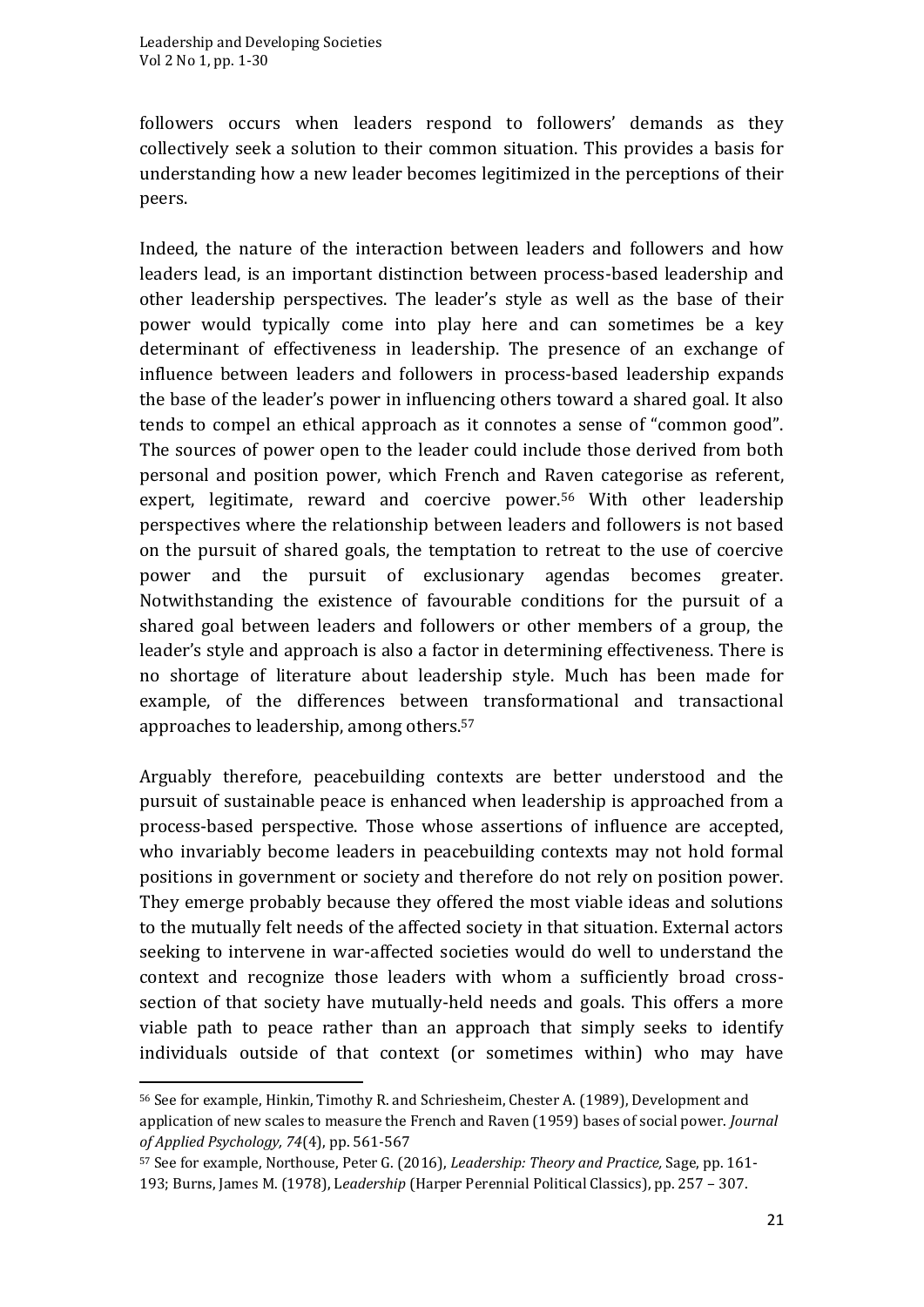attractive personal qualities but are irrelevant to the situation at hand. As Albert Murphy states:

'Leadership comes into being when an individual meets certain social needs; when he/she releases in the social situation of which he/she is a part, certain ideas and tendencies, which are accepted by the group because they indicate solutions of needs which are dimly sensed'.<sup>58</sup>

Thus, in peacebuilding, as in other contexts, leadership does not reside in a person. As Murphy aptly reflects, leadership is a function of an entire situation; and leaders invariably 'rise and fall' as situations change not least because each situation demands certain types of actions and an individual may not consistently provide relevance across all situations. Defining leadership as process allows one to capture the dynamism of this construct in situations of conflict, which are especially defined by rapid change. Peacebuilding by its very nature – multi-dimensional and multifarious – exhibits similar dynamism. In this regard, this paper thus aligns itself with those who define leadership as a process of interaction between leaders and followers in responding to their mutual situations.<sup>59</sup>

Arguably, leadership emergence and succession in this *process-driven* way, often defines success in efforts to build lasting peace in conflict-affected societies. Leadership will emerge in response to situations of conflict, if allowed to develop organically or if observed differently as a process of influence, in which an individual 'releases into the social situation of which he/she is a part, certain ideas and tendencies, which are accepted by the group', emerge from any part or level of society and not just from an institutionalized, formal, hierarchical form. Any person or persons could emerge from any level of that society in response to their common situation. But typically, leadership in peacebuilding processes in much of Africa, for example, has often been conceived as part of an institutional framework in which leadership as *person*, *position* or *results-based* is privileged over leadership as a process of influence.

To be certain, process-based leadership does not delegitimize person-based or position-based leadership. The position of this paper is that popular as those approaches to leadership might be, they cannot be deemed an effective entry point for framing peace and security in conflict-affected societies. Taking process-based leadership as the main window to solution finding helps broaden the base of engagement and it does not preclude person or position-based

<sup>58</sup> Murphy, Albert J. (1941), A Study of the Leadership Process, *American Sociological Review*, 6, pp. 674-687, Reprinted in Jon L. Pierce and John W. Newstrom (2008), pp. 12-14.

<sup>59</sup> For example, Northouse. (2016), p. 6; and Pierce and Newstrom (2008), pp. 3-6.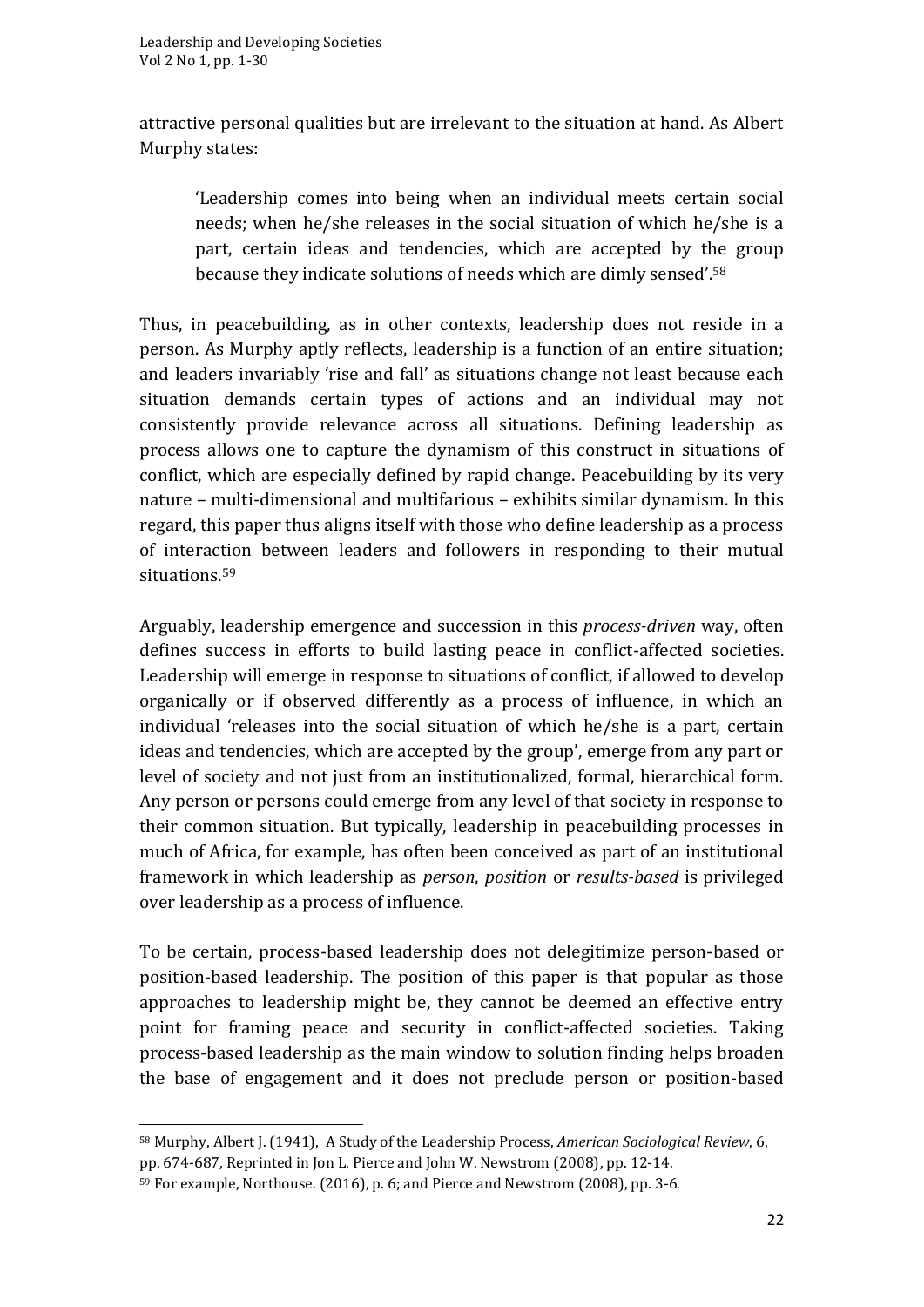leadership. Making leadership the entry point rather than individual leaders in high-ranking positions who are typically seen as a panacea, offers the possibility to engage all leadership perspectives. Whether the leaders who emerge are based at the pinnacle of society or its nadir, what matters for peacebuilding is that they emerged from a process that led to a collectively owned solution that offers a greater promise of stable peace. The argument here is that a systematic engagement with every conflict situation in a way that facilitates an organic process of interaction within affected society such that they can collectively engage the ideas for peace and conflict resolution, offers a better prospect of dealing effectively with the classical peacebuilding dilemma and reduces the incidence of periodic relapse into violence.

The origin of those seeking to build peace in a conflict situation is a factor that cannot easily be ignored in the analysis of the leadership dimensions of peacebuilding. The mutuality of the situation in which this influence is being exchanged by leaders and followers is not typically a major pre-occupation of those responding to conflict particularly if they are not part of the situation. Several factors account for this. Finding a quick end to violence often constitutes the immediate focus. The costs of facilitating a society-wide process in which leadership emerges organically in response to the situation on the ground are high and they offer limited expediency in comparison with rapid intervention. In addition, the natural tendency for actors external to a situation or outside the locus of conflict, when responding to situations of violent conflict is to superimpose their own models.

The models of peacemaking and peacebuilding prescribed by the United Nations, regional organizations and state actors often lean toward the creation of institutions or prescribed models. Transferring successes from elsewhere is easy for such outsiders. As such, these institutional and official approaches rely on assigned leadership, which invariably emphasizes person, position and results, with process given less priority. If and when leadership is exercised in those situations on the basis of exchange of influence, it is often the product of serendipity and not part of a planned approach or systematic response. The limitations of externally handed down solutions or institution-building projects which are not based on a locally driven process (whether in the realm of development or security) is aptly presented by Johnston and others in the following text:

'The process of indigenous institution building… is the way that societies seek to stabilize themselves… It is possible for external agencies to provide support to the reconstruction of Africa's institutions – not, however, from a dirigiste position, where the external agency decides what is best, and tries to force it through, but instead from a supportive position of understanding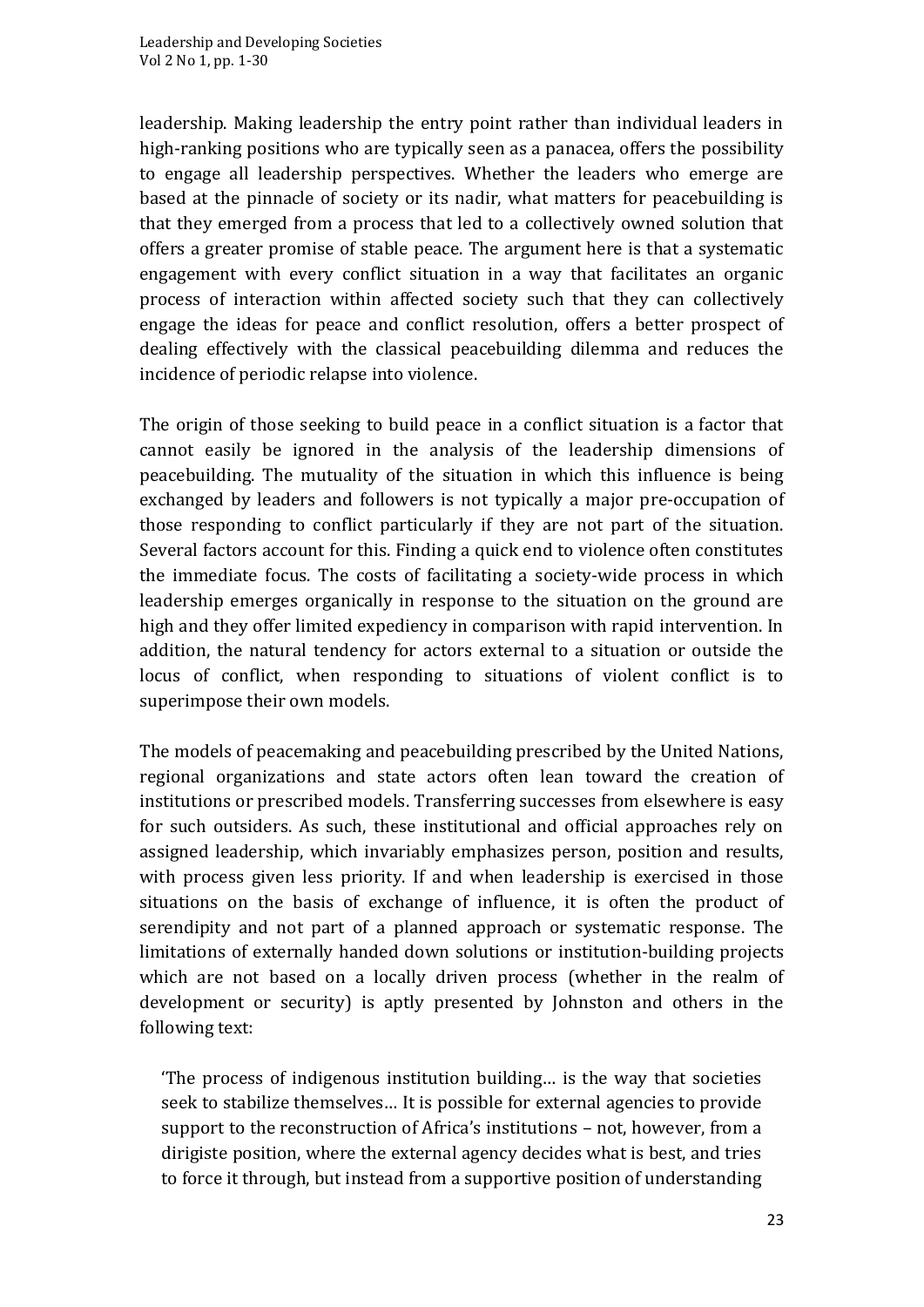and respect for the recipient institution's culture and efforts. Certainly, organizations that do not correspond to society's concerns can be built but their possibility of 'institutionalizing' themselves will be extremely small'.<sup>60</sup>

### **Toward a framework for analysing movement toward sustainable peace**

The dynamics of leadership and peace are best studied by examining situations of conflict and peacemaking on a case-by-case basis. It is difficult to generalize about the relationship between these two constructs across all situations. This does not preclude the possibility that very similar situations might reveal similar dynamics. But the fluidity of conflict spaces and the unpredictable of leadership contexts along with its complexity make any attempt to generalize a risky endeavour. To be sure, the context that surrounds peacebuilding efforts and processes vary and leadership dynamics in these settings are also bound to vary. The nature of the conflict and its impact on society as well as the process of intervening to build peace invariably determine the leadership dynamics and the potential for stable and sustainable peace. There are often stark differences between a situation in which a conflict has experienced the peacebuilding intervention of actors external to the conflict and one where a peacebuilding effort has evolved internally without significant external intervention. A number of questions become relevant in this regard. Is there a difference in the leadership dynamics in these situations? Which situations offer a higher chance of sustainable peace with a reduced chance of conflict relapse?

This paper has argued that process-based leadership offers the most appropriate framework for understanding and evolving a process that leads to sustainable peace in conflict-affected societies. A conceptual understanding of leadership as process compels a particular approach to framing questions that help investigate and navigate the path to building stable peace in target societies. The questions that researchers and peacemakers ask in order to understand and/or to act in those contexts must be sufficiently robust and offer the possibility of including and engaging evident patterns of influence in a given situation. Essentially, this inquiry must avoid retreating to simple and obvious pathways provided by dominant approaches, which might be laden with ideology and reliant on key personalities. As such, the entry point for a process-based leadership analysis will not be a leader. It must of necessity begin with a focus on the nature of the situation under investigation and the challenge it presents.

Questions that go to the heart of efforts to study and navigate a path to stable peace in a given situation should be systematically framed to take the following five things into account: the predominant situation; the degree of mutuality; the

<sup>60</sup> Johnston (1998), p.49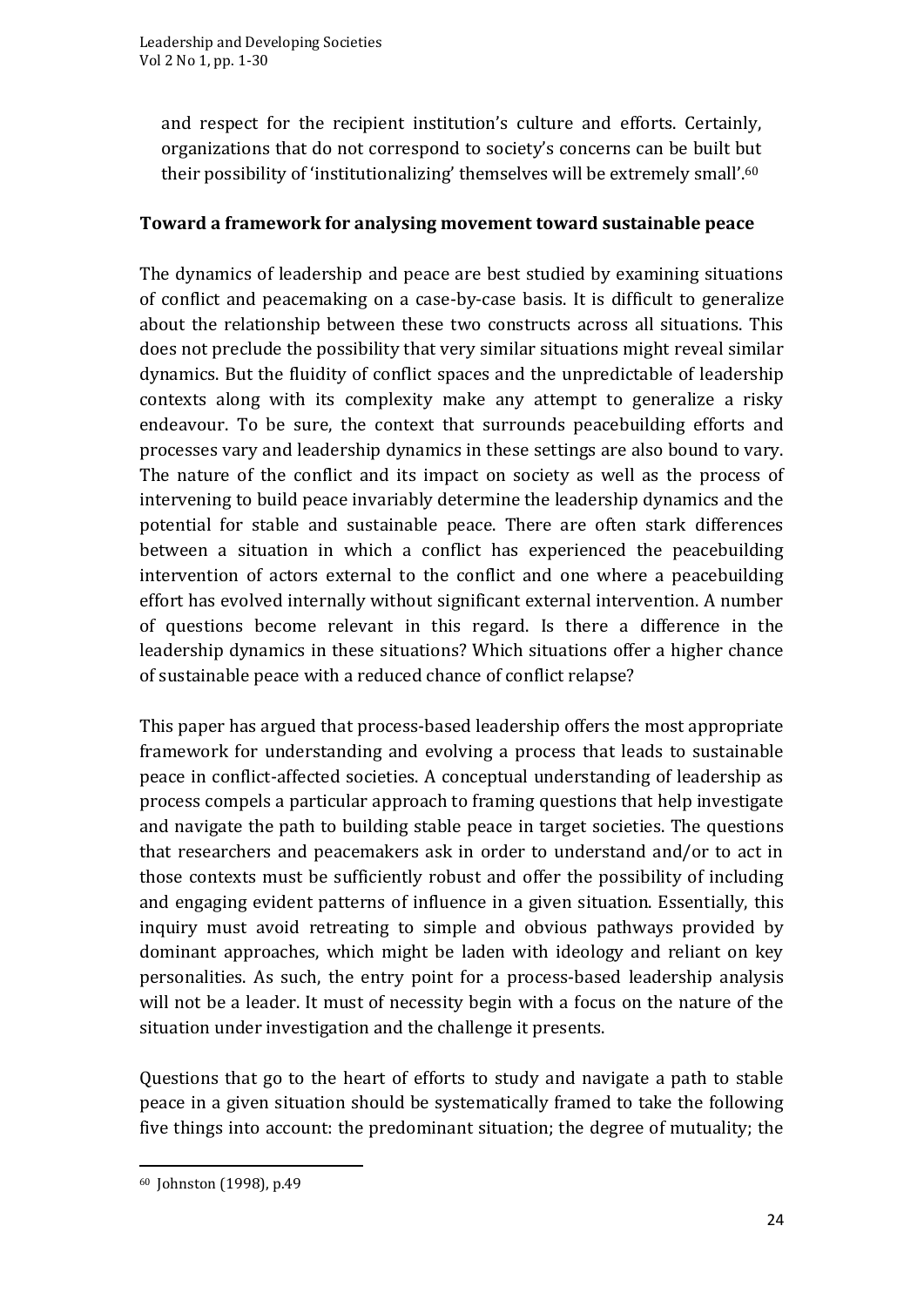domains and societal levels in which emergent leadership is occurring to build a shared response to the situation; the quality of the leadership process – how influence is being exchanged between leaders and followers across domains and levels; and the degree of leadership effectiveness and movement toward peace or a return to conflict. Below are illustrative examples of questions that might help frame a process-based leadership approach to interrogating conflict-affected situations.

- **The situation**: What conflict or security situation confronts the society in question? What constitutes the most significant challenge to finding stable peace in that setting?
- **Mutuality**: Whose specific (security and development) concerns and interests are mutually connected in this situation?
- **Leader emergence**: Whose ideas and assertions of influence are widely accepted as a solution to the common situation faced by the society?
	- o In what domains and at what levels of society are these ideas and assertions being made?
	- o How extensive is this influence in each domain and at each level?
	- o At what levels of society is this emergent leadership most evident?
- **The leadership process**: What is the nature of the interaction between emergent leaders and members of society or their distinct follower community in pursuit of their common goals?
	- o How is influence exchanged between emergent leaders and wider society or follower community in relation to the common goals sought?
	- o How do the leaders lead and how do they respond to their followers' demands?
		- What are the bases of power most accessible to the leaders?
		- Is a distinctive pattern observable in any domain or level
		- What approach to leadership or what style of leadership offers a potential to transform the conflict in the direction of stable peace or away from peace prospects?
		- What particular qualities have proven most transformational in the leadership approach?
- **Effectiveness of leadership for peace or conflict:** 
	- o What factors determined leadership effectiveness or ineffectiveness in this context?
		- What issues, factors or actors proved decisive in the movement toward peace or conflict?
		- To what extent did followers or societal perception of leaders in some domains or at some levels shape leadership effectiveness?
		- What was the transformative moment in this process?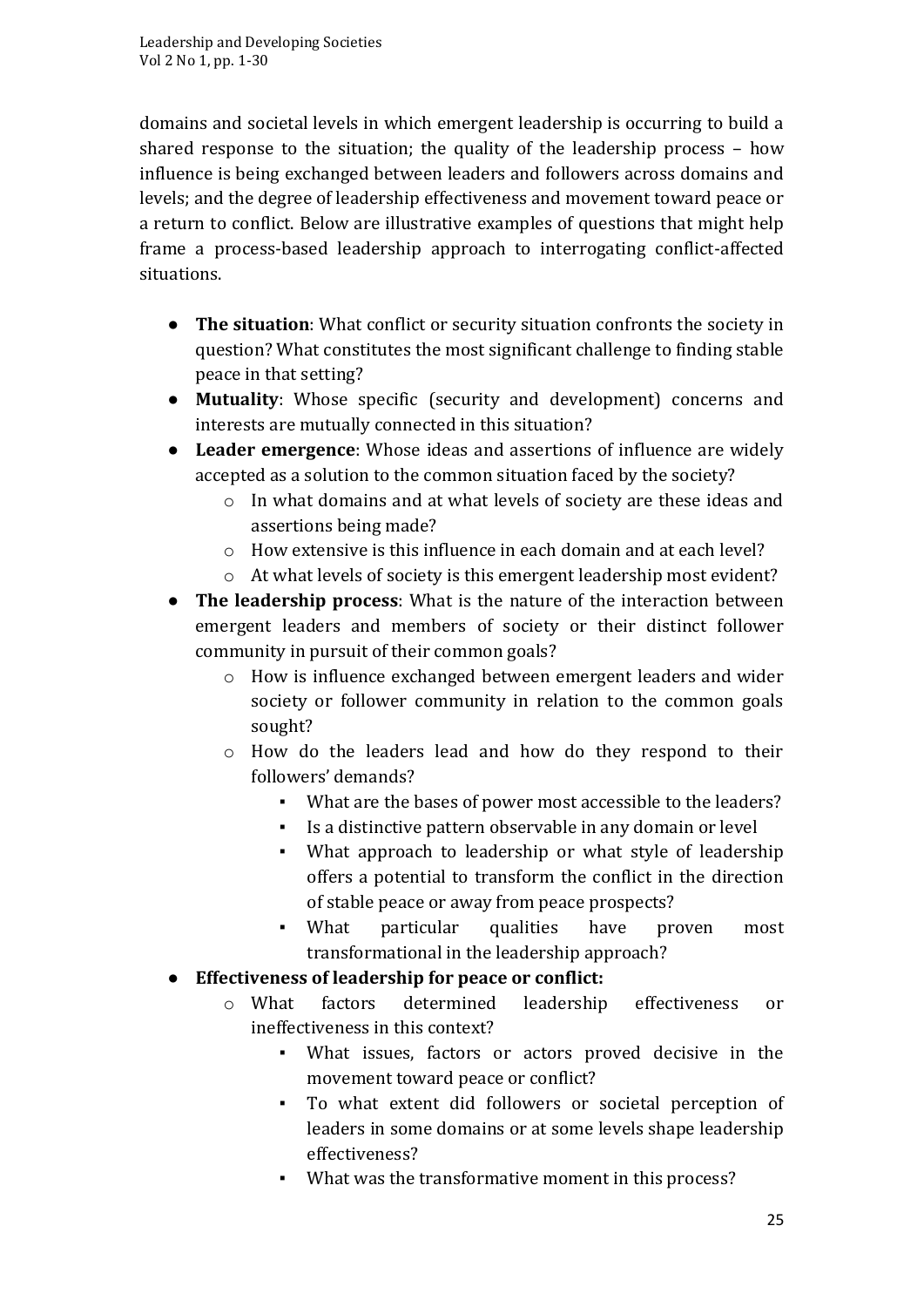Ultimately, a process-based leadership framework of analysis will expand thinking and understanding about the processes of bringing lasting peace to waraffected societies. It will also provide opportunities for peacemakers to pursue an inclusive, all-encompassing peace that can be sustained, not least because it concentrates attention on mutually held goals by people of the target society and their leaders. That such an approach will always lead to lasting peace is however, not a forgone conclusion. Such is the complexity of peace processes and the leadership dynamics that surround them. The outcomes are not easily predicted. But this framework at least, provides consistency in the assessment of progress and the delivery of tangible outcomes. Finally, change is an inevitable outcome of a process-based leadership approach. Whether or not the approach produces positive or negative outcomes for peace, a new situation is created. In a new situation, there is always an opportunity for new ideas and new leaders to assert influence in response to the new situation. The potential for change and the opportunities to reinvent peacebuilding during moments of change is perhaps the most dynamic aspect of this approach.

*\*'Funmi Olonisakin is a Professor of Security, Leadership and Development at King's College London.*

### **BIBLIOGRAPHY**

Ake, Claude (1981), *A Political Economy of Africa* (New York: Longman)

Boutros-Ghali, Boutros (1992) *An Agenda for Peace: Preventive Diplomacy, Peacemaking and Peacekeeping*, Doc A/47/277 – S/24111, United Nations, 17 June 1992. Available at: <http://www.un.org/Docs/SG/agpeace.html> (Accessed 15 April 2015)

Boutros-Ghali, Boutros (1995), *Supplement to An Agenda for Peace*, Position Paper of the Secretary-General on the Occasion of the Fiftieth Anniversary of the United Nations, Report of the Secretary-General on the Work of the Organization, Doc. A/50/60 – S/1995/1, 3 January 1995. Available at: <http://www.un.org/Docs/SG/agsupp.html> (Accessed 15 April 2015)

Brautigam, Deborah, Odd-Helge, Fjeldstad, and Moore, Mick (2008), *Taxation and State-Building in Developing Countries: Capacity and Consent* (Cambridge University Press)

Call, Charles T. and Cook, Susan E. (2003), 'On Democratization and Peacebuilding.' *Global Governance*, 9(2), pp. 233-246.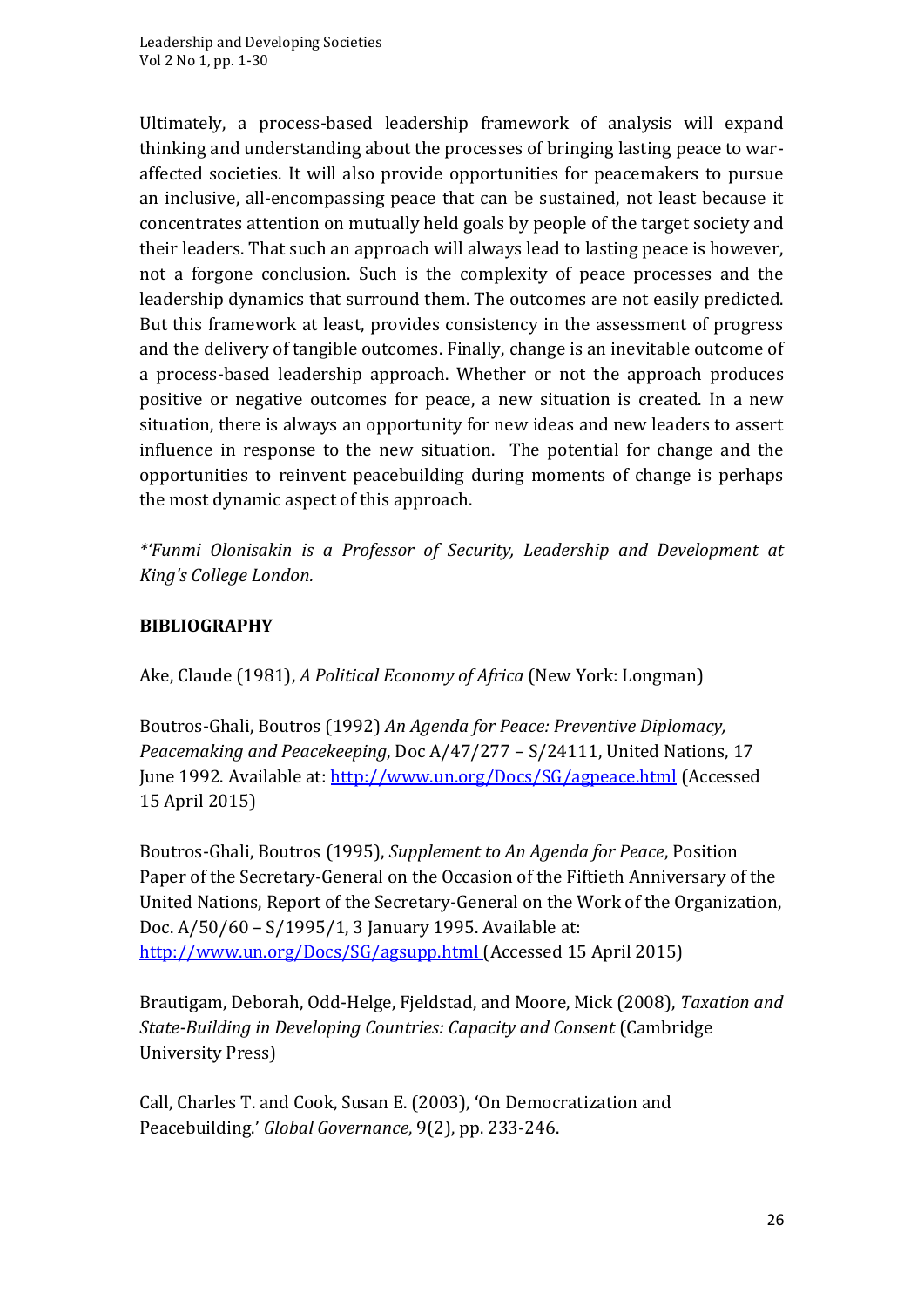Call, Charles T. and Cousens, Elizabeth M. (2008), 'Ending Wars and Building Peace: International Responses to War-Torn Societies,' *International Studies Perspectives,* 9(1), pp. 9-21.

Chutel, Lynsey (2017), "The African award that seems to pride itself on not finding a winner strikes out again", Quartz Media LLC, 28 February. Available at: [https://qz.com/920981/the-2016-mo-ibrahim-prize-for-african-leadership](https://qz.com/920981/the-2016-mo-ibrahim-prize-for-african-leadership-choose-not-name-a-winner/)[choose-not-name-a-winner/](https://qz.com/920981/the-2016-mo-ibrahim-prize-for-african-leadership-choose-not-name-a-winner/) (Accessed 3 June 2017)

Cousens, Elizabeth M. and Kumar, Chetan (eds), *Peacebuilding as Politics: Cultivating Peace in Fragile Societies* (Bouler and London: Lynne Rienner, 2001)

Cartwright, John (1983), *Political Leadership in Africa* (New York: St. Martin's Press)

Galtung, Johan, (1969), 'Violence, Peace and Peace Research', *Journal of Peace Research*, 6(3), pp. 167-191

Gberie, Lansana (2005), 'Liberia's War and Peace Process', in FB Aboagye and AMS Bah, A Tortuous Road to Peace: The Dynamics of Regional, UN, and International Humanitarian Interventions in Liberia, ISS, Pretoria, pp. 51-70.

Grint, Keith (2010), *Leadership: A Very Short Introduction* (Oxford: Oxford University Press)

Gutteridge, William (1964), *Armed Forces in New States* (Mimeo)

Gyimah-Boadi, Emmanuel and van de Walle, Nicolas (1996), 'The Politics of Economic Renewal in Africa', in BennoNdulu et al, *Agenda for Africa's Economic Renewal* (Newbrunswick: Transaction Publishers).

Hayward, Fred (1984), 'Political Leadership, Power and the State: Generalizations from the Case of Sierra Leone', *African Studies Review*, 27(3), pp. 19-39.

Heifetz, Roland (1994), *Leadership without easy answers*, The Belknap Press of Harvard

Heifetz, Roland A. and Linsk, Marty (2002), *Leadership on the Line: Staying Alive through the Dangers of Leading*, Harvard Business School Press

Hyden, Goran and Bratton, Michael (eds) (1992), *Governance and Politics in Africa* (Boulder CO: Lynne Rienner Publishers)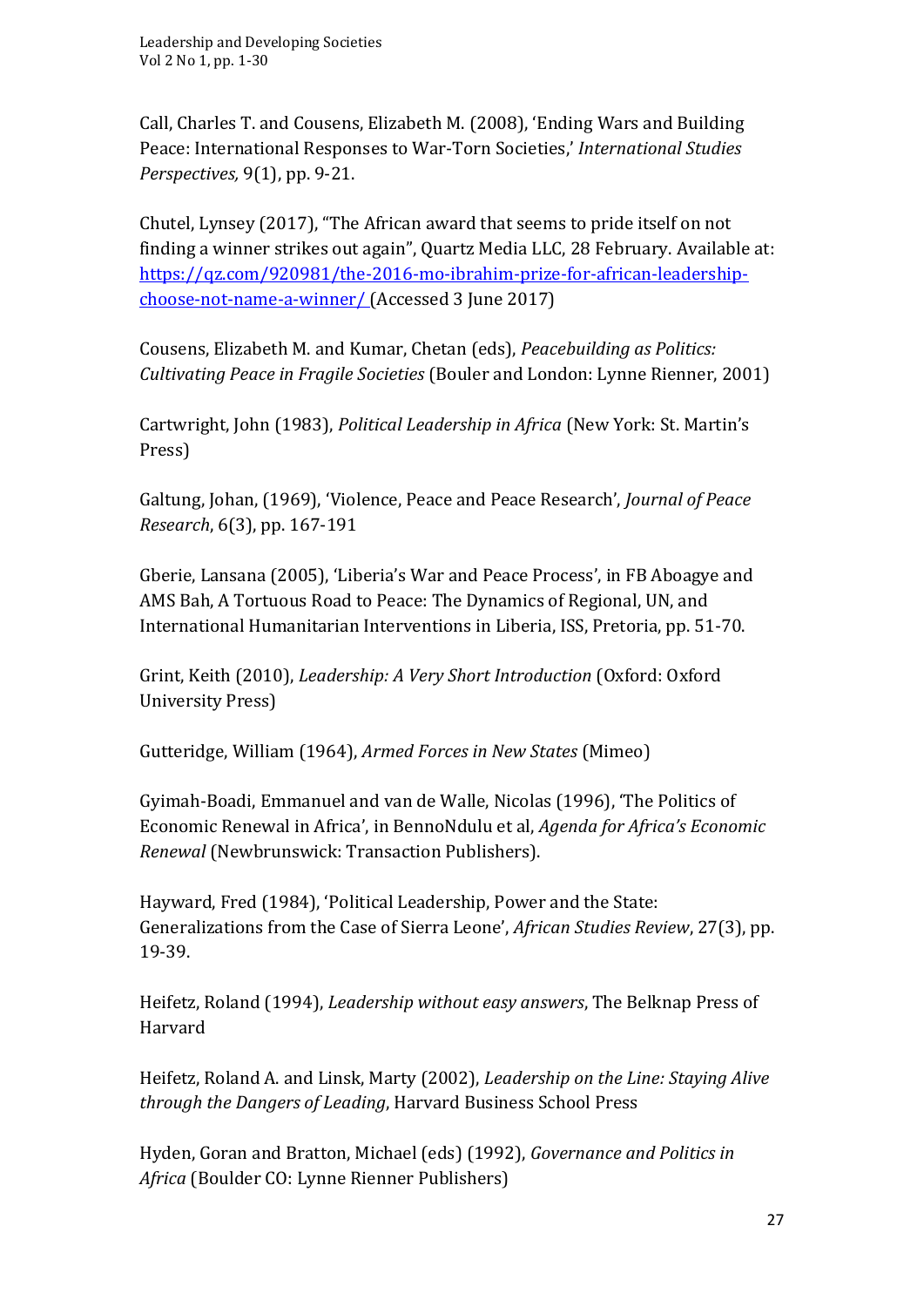Hinkin, Timothy R., and Schriesheim, Chester A. (1989). Development and application of new scales to measure the French and Raven (1959) bases of social power. *Journal of Applied Psychology, 74*(4), 561-567

Homans, George Caspar (1961), *Social behavior: Its elementary forms* (New York: Harcourt, Brace and World)

Hyden, Goran (1992), 'Governance and the Study of Politics', in Goran Hyden and Michael Bratton, Governance and Politics in Africa (Boulder, Colorado; Lynne Rienner Publishers)

Jackson, Robert and Rosberg, Carl (1985), 'The Marginality of African States', in Gwendolen M Carter and Patrick O'Meara (eds), *African Independence: The First Twenty-Five Years* (USA: Indiana University Press)

Janowitz, Morris (1964), *The Military in the Political Development of New Nations: An Essay in Comparative Analysis*, (Chingo: University of Chicago Press)

Johnston, Anton (1998), 'On Developing Institutions in Africa', in Lennart Wohlgemuth, et al, *Leadership and Institution Building in Africa* (Nordiska Africa Institute, Uppsala)

Kreutz, Joakim (2010), 'How and when armed conflicts end: Introducing the UCDP conflict termination dataset', *Journal of Peace Research*, 47(2), pp.243-250.

Lacina, Bethany and Gleditsch, Nils P. (2005), Monitoring Trends in Global Combat: A New Dataset of Battle Deaths, *European Journal of Population*, 21, pp. 145-166.

Lederach, John Paul (1995), *Preparing for Peace: Conflict Transformation Across Cultures* (NY: Syracuse University Press)

Lederach, John Paul (1997) *Building Peace: Sustainable Reconciliation in Divided Societies* (Washington, DC: United States Institute of Peace Press)

Lederach, John Paul (1999), *Just peace – The Challenge of the Twenty-First Century* (Utrecht: European Center for Conflict Prevention)

Lederach, John Paul (1999), *The Journey Toward Reconciliation* (Pennsylvania: Herald Press)

Lederach, John Paul, People Building Peace. Available at [www.gppac.net](http://www.gppac.net/)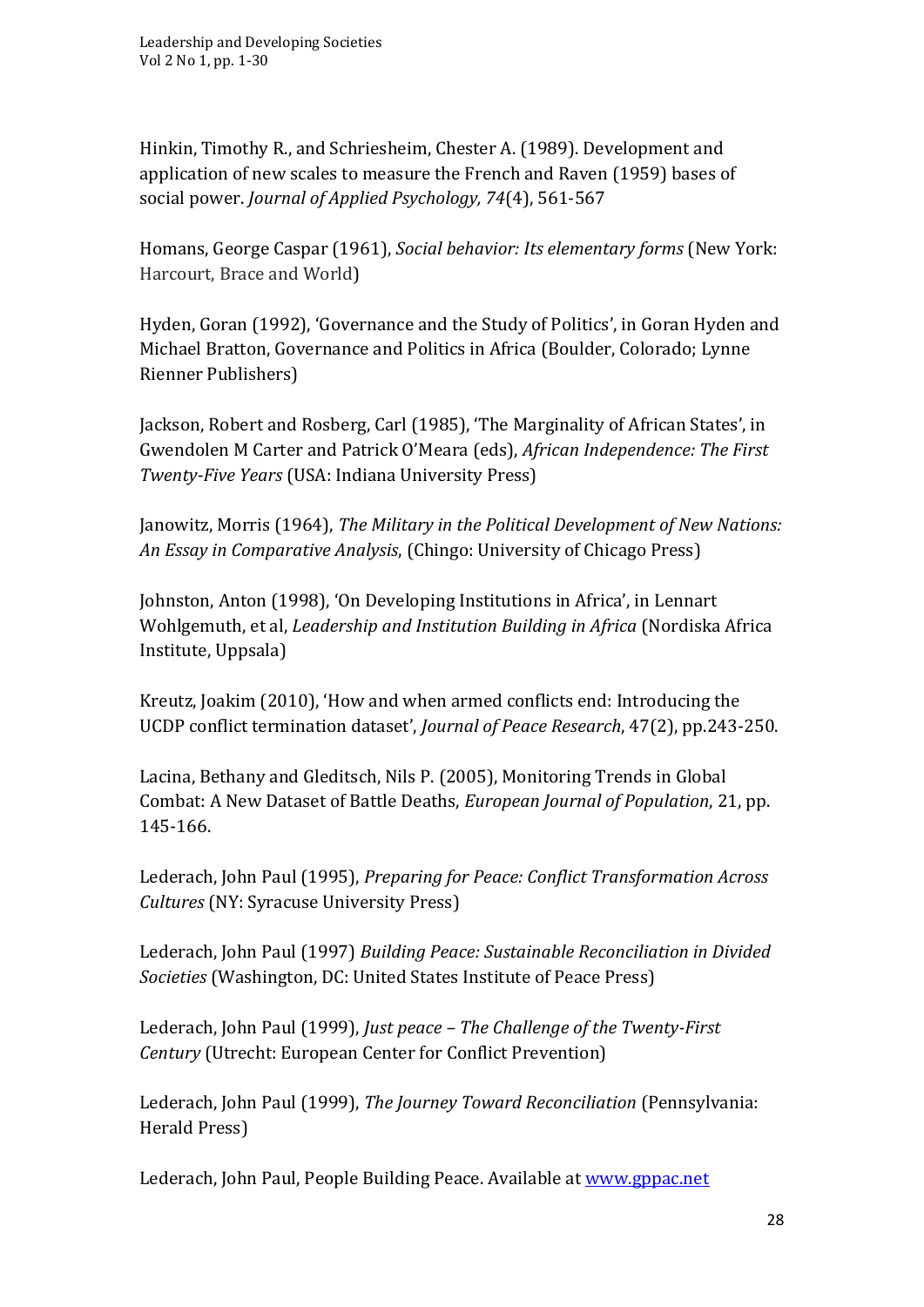Lemarchand, Rene (1972), 'Political Clientelism and Ethnicity in Tropical Africa: Competing Solidarities in Nation Building', *American Political Science Review*, 66(1), pp. 68-90

Licklidier, Roy (1995), 'The consequences of negotiated settlements in civil wars, 1945-1993', *American Political Science Review* 89(3), pp. 681-690

MacGinty, Roger and Richmond, Oliver (2009), *Liberal Peace and Post-War Reconstruction*, Routledge, for a more expansive discussion.

Mo Ibrahim Index of Governance. Available at <http://mo.ibrahim.foundation/iiag/downloads/>

MONUSCO,

<http://www.un.org/en/peacekeeping/missions/monusco/facts.shtml>

Murphy, Albert J. (1941), A Study of the Leadership Process, American Sociological Review, 6, pp. 674-687, Reprinted in Jon L. Pierce and John W.

Newstrom (2008) *Leaders and the leadership process*, pp. 12-14. North, Douglass (1990), *Institutions, institutional change and economic performance* (Cambridge: Cambridge University Press)

Northouse, Peter G. (2016), *Leadership: Theory and Practice* (Sage), pp. 161-193;

Pierce, Jon L. and Newstrom, John. W., (2008), *Leaders and the Leadership process: Readings, self-assessments and applications* (Boston: Mcgraw Hill)

Pierson, Christopher (2004), *The Modern State* (London: Routledge)

Picciotto, Robert, Olonisakin, Funmi and Clarke, Michael (2007), *Global Development and Human Security* (New Brunswick: Transaction Publishers)

Pye, Lucien (1993), *Politics, Personality and Nation-Building* (New Haven, CT: Yale University Press)

Reychler, Luc (1999), *Democratic Peace-Building and Conflict Prevention: The Devil is in the Transition* (Leuven University Press: Leuven)

Reychler, Luc and Stellamans, Anton, (2004), 'Researching PeaceBuilding Leadership,' Paper presented at the Conflict Resolution and Peace Building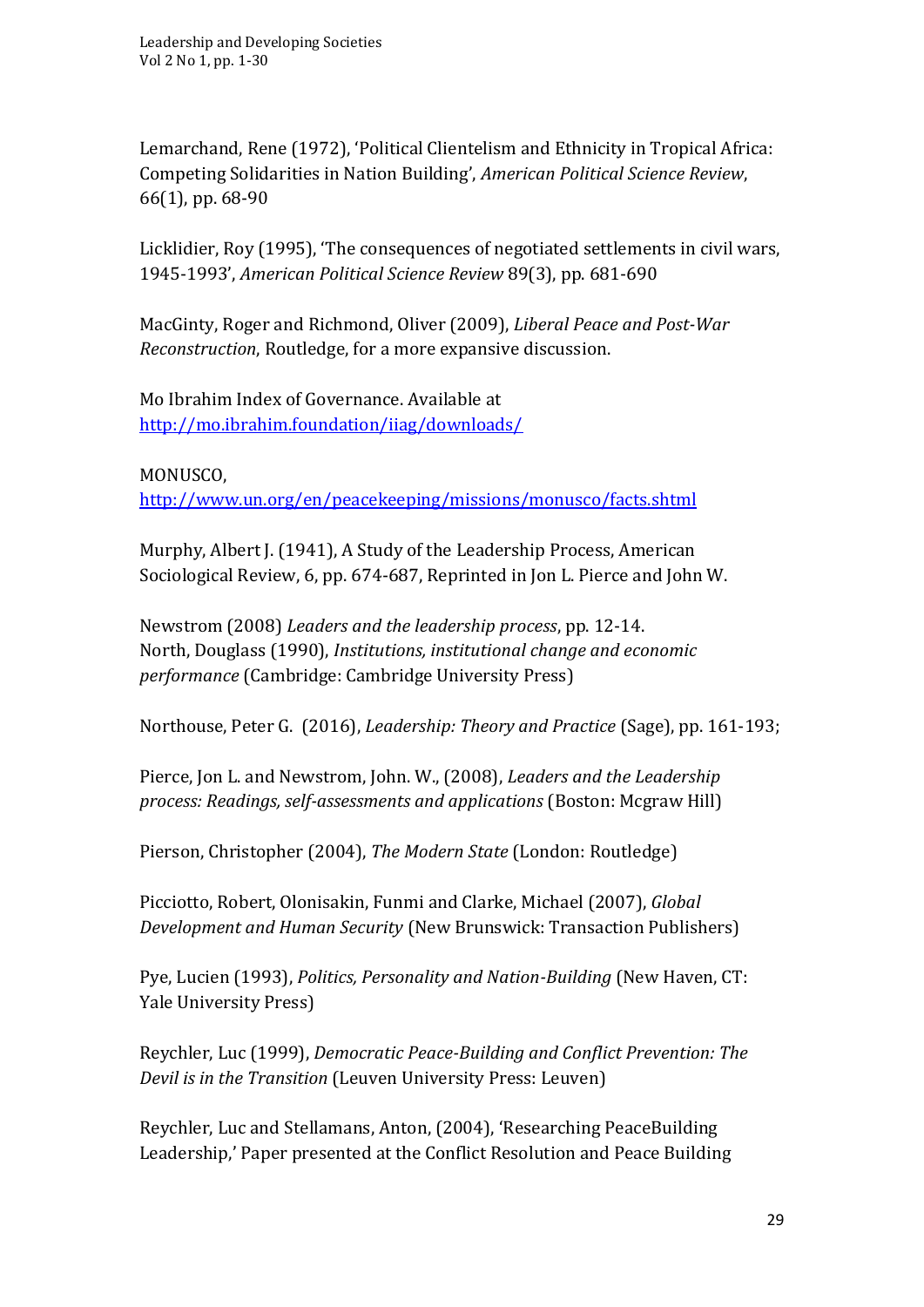Commission (CRPB) at the International Peace Research Association in Sopron, Hungary, July 2004

Richmond, Oliver P. (2008), *Peace in International Relations* (Routledge: London)

Richmond, Oliver P. (2016), *Peace formation and political order in conflict affected societies*, Oxford Scholarship Online.

Taylor, Adam (2015), "The sad story of Africa's most prestigious prize", *Washington Post*, 4 March. Available at: [https://www.washingtonpost.com/news/worldviews/wp/2015/03/04/the](https://www.washingtonpost.com/news/worldviews/wp/2015/03/04/the-sad-story-of-africas-most-prestigious-prize/?utm_term=.e141d0306a9c)[sad-story-of-africas-most-prestigious-prize/?utm\\_term=.e141d0306a9c](https://www.washingtonpost.com/news/worldviews/wp/2015/03/04/the-sad-story-of-africas-most-prestigious-prize/?utm_term=.e141d0306a9c) (Accessed 3 June 2017)

Tilly, Charles. (1985), 'War Making and State Making as Organized Crime.' In *Bringing the State Back in, e*ds. Evans, Peter B, Dietrich Rueschemeyer, and ThedaSkocpol. Cambridge University Press: New York, Ny. 169-191.

United Nations (2007), Economic Report on Africa: Accelerating Africa's Development Through Diversification

United Nations Department of Economic and Social Affairs (2007) *The Challenges of Restoring Governance in Crisis and Post-Conflict Countries,* UN- DESA and UNDP, 7th Global Forum on Reinventing Governance Vienna, 26-29 June, pp. 14- 17

VonDoepp, Peter (2009), 'The Leadership Variable in Africa: Situating Structure and Agency in Governance Trajectories', Paper prepared for the 2009 Annual Meeting of the American Political Science Association, September 4, 2009, pp.3-4

Weber, Max, Gerth, H. Heinrich, and Mills, C Wright, (eds.), trans, 1946, *From Max Weber: Essays in Socioplogy,* (Oxford University Press: New York), pp. 77-128

Werner, Suzanne (1999), 'The precarious nature of peace: Resolving the issues, enforcing settlement, and renegotiating the term', *American Journal of Political Science,* 43 (3), pp. 912-934

World Bank (2007), *Leadership for Development Results: Country Case Studies* (Washington DC: The World Bank Institute)

World Bank (2009), *Economic Development and the Quality of Legal Institution.* Available at